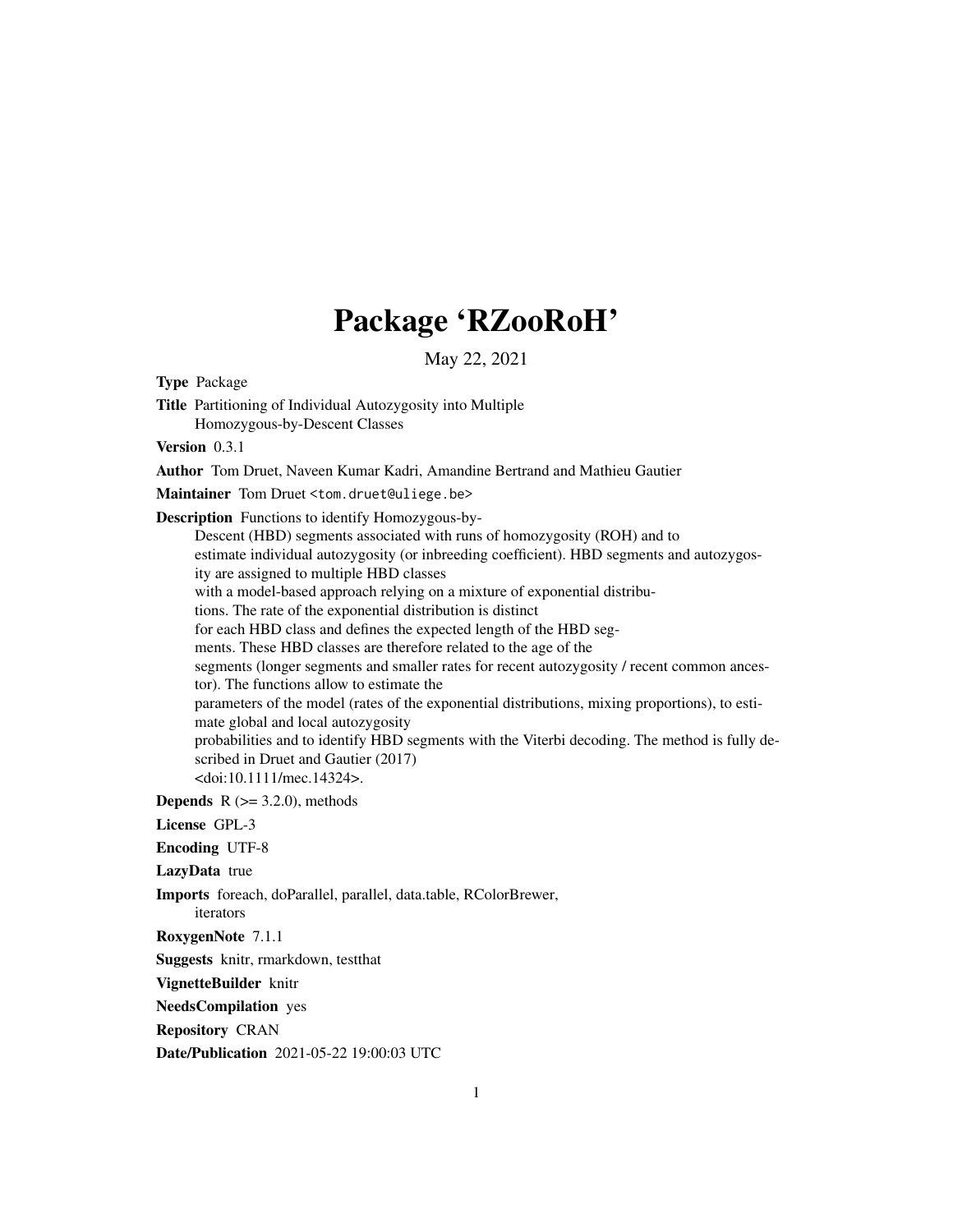## <span id="page-1-0"></span>R topics documented:

|       | $\overline{2}$ |
|-------|----------------|
|       | $\overline{3}$ |
|       | $\overline{4}$ |
|       | $\overline{4}$ |
|       | 5              |
|       | 5              |
|       | 6              |
|       | $\overline{7}$ |
|       | $\overline{7}$ |
|       | 8              |
|       | 9              |
|       | 9              |
|       |                |
|       |                |
|       |                |
|       |                |
|       |                |
|       |                |
|       |                |
|       |                |
|       |                |
|       |                |
|       |                |
|       |                |
|       |                |
|       |                |
| Index | 30             |

BBB\_NMP\_ad\_subset *Example for "ad" format specification*

## Description

A dataset containing real allele depth information for 1,000 SNPs. The data is available for ten individuals and the first 1,000 SNPs on chromosome 1. The data corresponds to a low-fold sequencing experiment. There are two columns per individuals (read counts for allele 1 and for allele 2).

## Usage

BBB\_NMP\_ad\_subset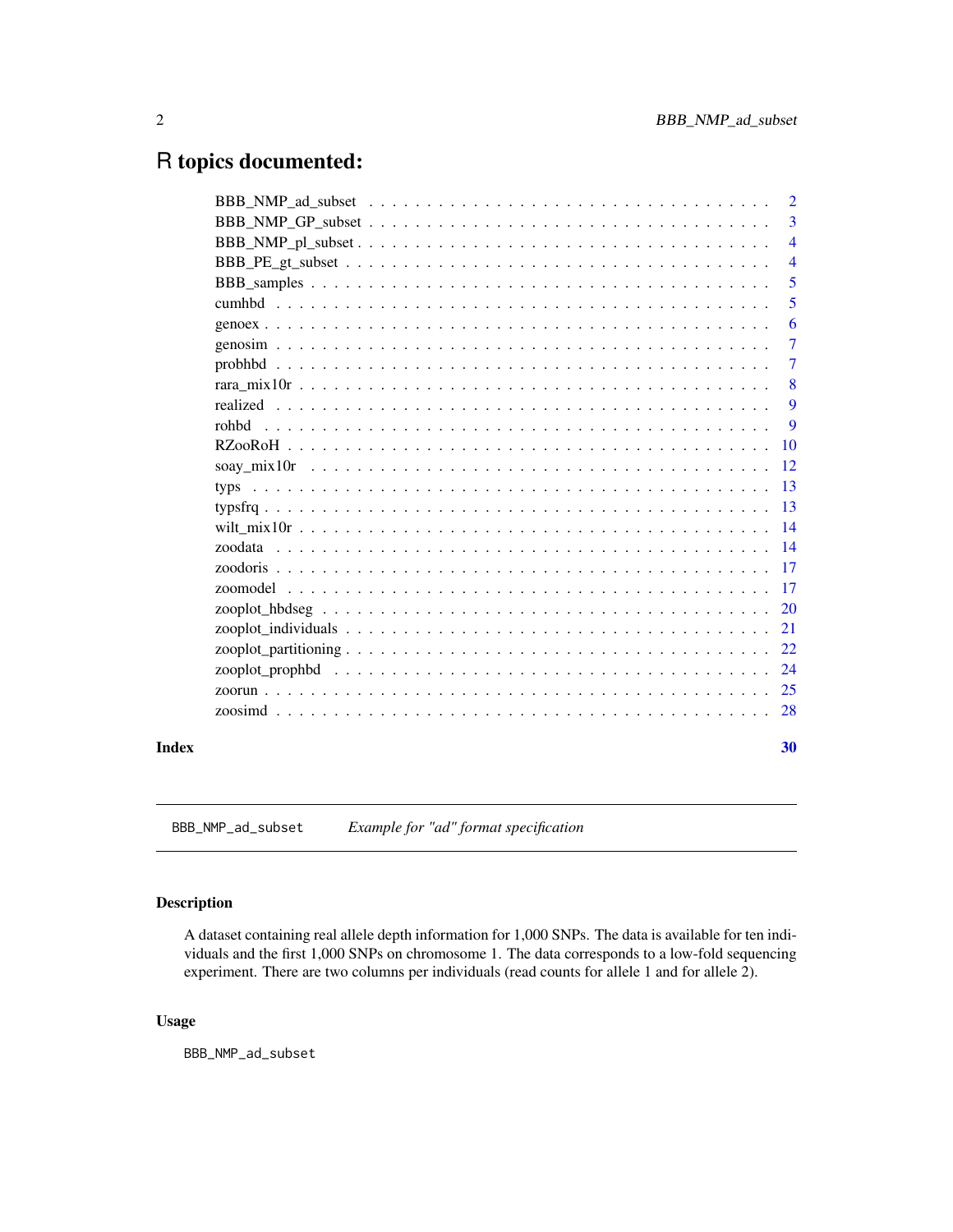#### <span id="page-2-0"></span>Format

A data frame with 1,000 rows and 25 variables:

chr The chromosome number

marker\_name The marker id

pos The position of the marker

allele1 The name of the first marker allele

allele2 The name of the second marker allele

id1\_ad1 The read count for the first individual at the first markrer

id1\_ad2 The read count for the first individual at the second markrer

id2 ad1 The read count for the second individual at the first markrer

id2\_ad2 The read count for the second individual at the second markrer

id3\_ad1, id3\_ad2, id4\_ad1, id4\_ad2, id5\_ad1, id5\_ad2, id6\_ad1, id6\_ad2, id7\_ad1, id7\_ad2, id8\_ad1, id8\_ad2, id9\_ad1, id9\_ad2, id10\_ad1, id10\_ad2 The read counts for the other individuals

BBB\_NMP\_GP\_subset *Example for "gp" format specification*

#### **Description**

A dataset containing real genotype probabilities for 1,000 SNPs. The data is available for ten individuals and 1,000 SNPs on chromosome 10. The data corresponds to a low-fold sequencing experiment. There are three columns per individuals (for genotypes 00, 01 and 11).

#### Usage

BBB\_NMP\_GP\_subset

#### Format

A data frame with 1,000 rows and 35 variables:

chr The chromosome number

marker name The marker id

pos The position of the marker

allele1 The name of the first marker allele

allele<sub>2</sub> The name of the second marker allele

id1\_gp1 The AA genotype probability for the first individual

id1\_gp2 The AB genotype probability for the first individual

id1\_gp3 The BB genotype probability for the first individual

id2\_gp1 The AA genotype probability for the second individual

id2\_gp2 The AB genotype probability for the second individual

id2\_gp3 The BB genotype probability for the second individual

id3\_gp1, id3\_gp2, id3\_gp3, id4\_gp1, id4\_gp2, id4\_gp3, id5\_gp1, id5\_gp2, id5\_gp3, id6\_gp1, id6\_gp2, id6\_gp3, id7\_gp1, id7\_gp2, id7\_gp3, id8\_gp1, id8\_gp2, id8\_gp3, id9\_gp1, id9\_gp2, id9\_gp3, id10\_gp1, id10\_gp2, id10\_gp3 The genotype probabilities for the other individuals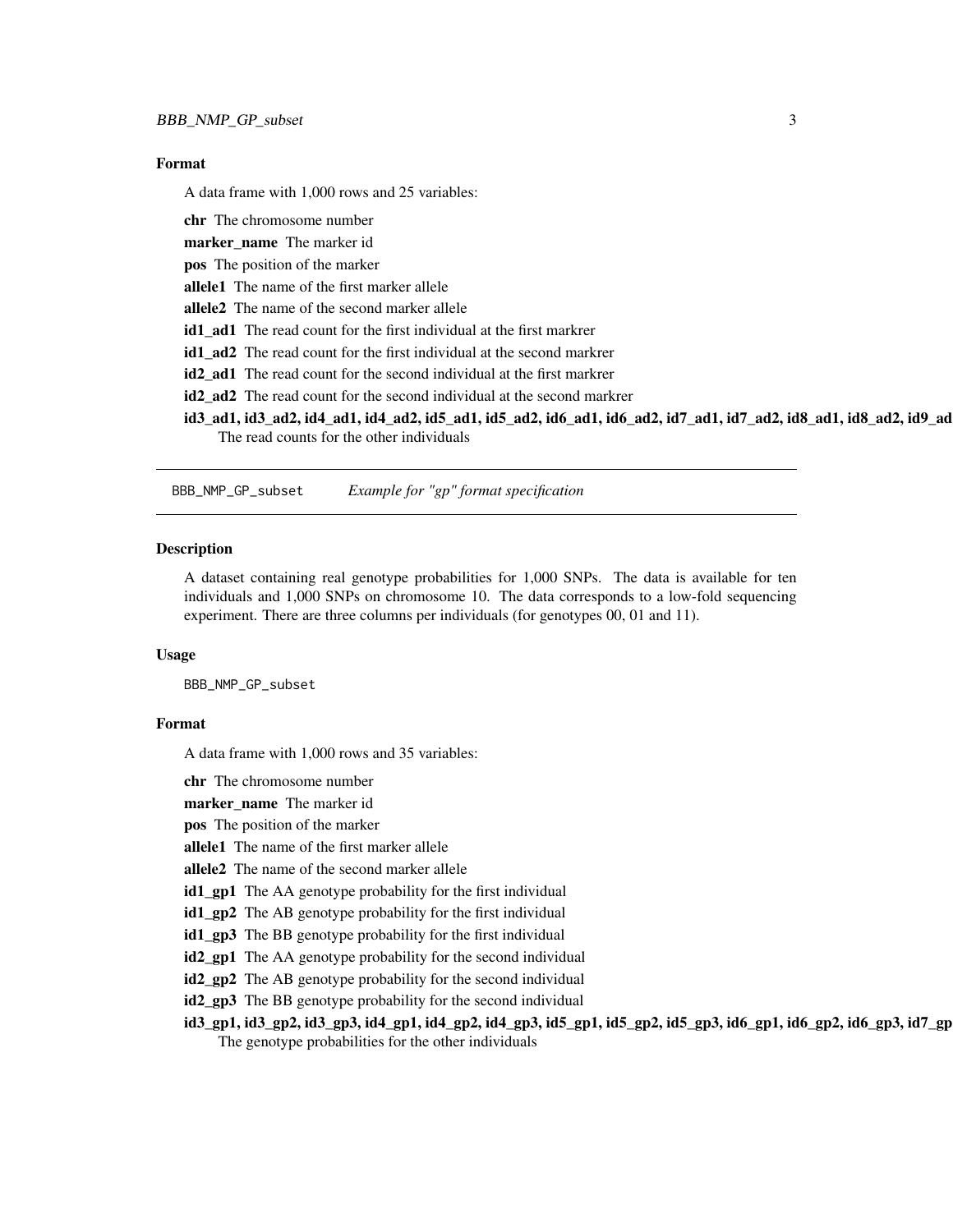<span id="page-3-0"></span>BBB\_NMP\_pl\_subset *Example for "pl" format specification*

#### **Description**

A dataset containing real genotype likelihoods in phred scores for 1,000 SNPs. The data is available for ten individuals and the first 1,000 SNPs on chromosome 1. The data corresponds to a low-fold sequencing experiment. There are three columns per individuals (for genotypes 00, 01 and 11).

#### Usage

BBB\_NMP\_pl\_subset

#### Format

A data frame with 1,000 rows and 35 variables:

chr The chromosome number

marker\_name The marker id

pos The position of the marker

allele1 The name of the first marker allele

allele2 The name of the second marker allele

id1\_pl1 The AA phred likelihood for the first individual

id1\_pl2 The AB phred likelihood for the first individual

id1\_pl3 The BB phred likelihood for the first individual

id2\_pl1 The AA phred likelihood for the second individual

id2\_pl2 The AB phred likelihood for the second individual

id2\_pl3 The BB phred likelihood for the second individual

id3\_pl1, id3\_pl2, id3\_pl3, id4\_pl1, id4\_pl2, id4\_pl3, id5\_pl1, id5\_pl2, id5\_pl3, id6\_pl1, id6\_pl2, id6\_pl3, id7\_pl1, id7\_pl2, id7\_pl3, id8\_pl1, id8\_pl2, id8\_pl3, id9\_pl1, id9\_pl2, id9\_pl3, id10\_pl1, id10\_pl2, id10\_pl3 The phred likelihoods for the other individuals

BBB\_PE\_gt\_subset *Example for "gt" format specification*

#### Description

A dataset containing real genotypes for 1,000 SNPs. The data is available for ten individuals and the first 1,000 SNPs on chromosome 1. The data corresponds to a WGS experiment. There is one columns per individual.

#### Usage

BBB\_PE\_gt\_subset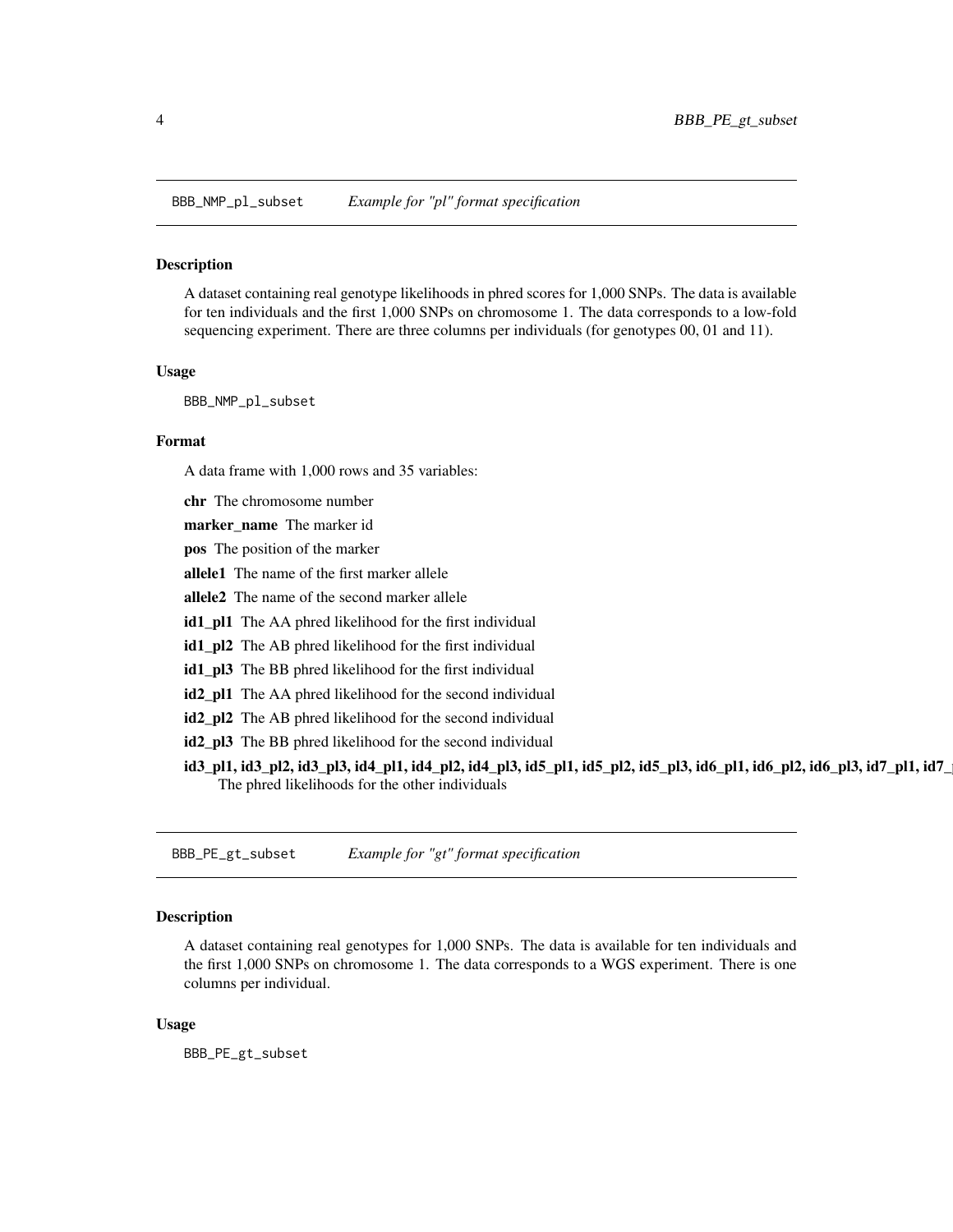## <span id="page-4-0"></span>BBB\_samples 5

## Format

A data frame with 1,000 rows and 14 variables:

chr The chromosome number

pos The position of the marker

allele1 The name of the first marker allele

allele2 The name of the second marker allele

id1 The genotypes for the first individuals (id1)

id2 The genotypes for the second individuals (id2)

id3, id4, id5, id6, id7, id8, id9, id10 The genotypes of the remaining individuals

BBB\_samples *A file with names or IDs for ten samples.*

## Description

The names (or IDs) are provided for ten samples.

#### Usage

BBB\_samples

#### Format

A data frame with 10 rows and one variable.

IDs The ids for ten individuals

cumhbd *Computes the realized inbreeding coefficient*

#### Description

Computes the realized inbreeding coefficient with respect to a base population by summing the autozygosity from all HBD class with a rate lower or equal to the threshold T. This amounts to set the base population approximately 0.5\*T generations ago. HBD classes with a higher rate are then no longer considered as autozygous.

#### Usage

cumhbd(zres, T = NULL)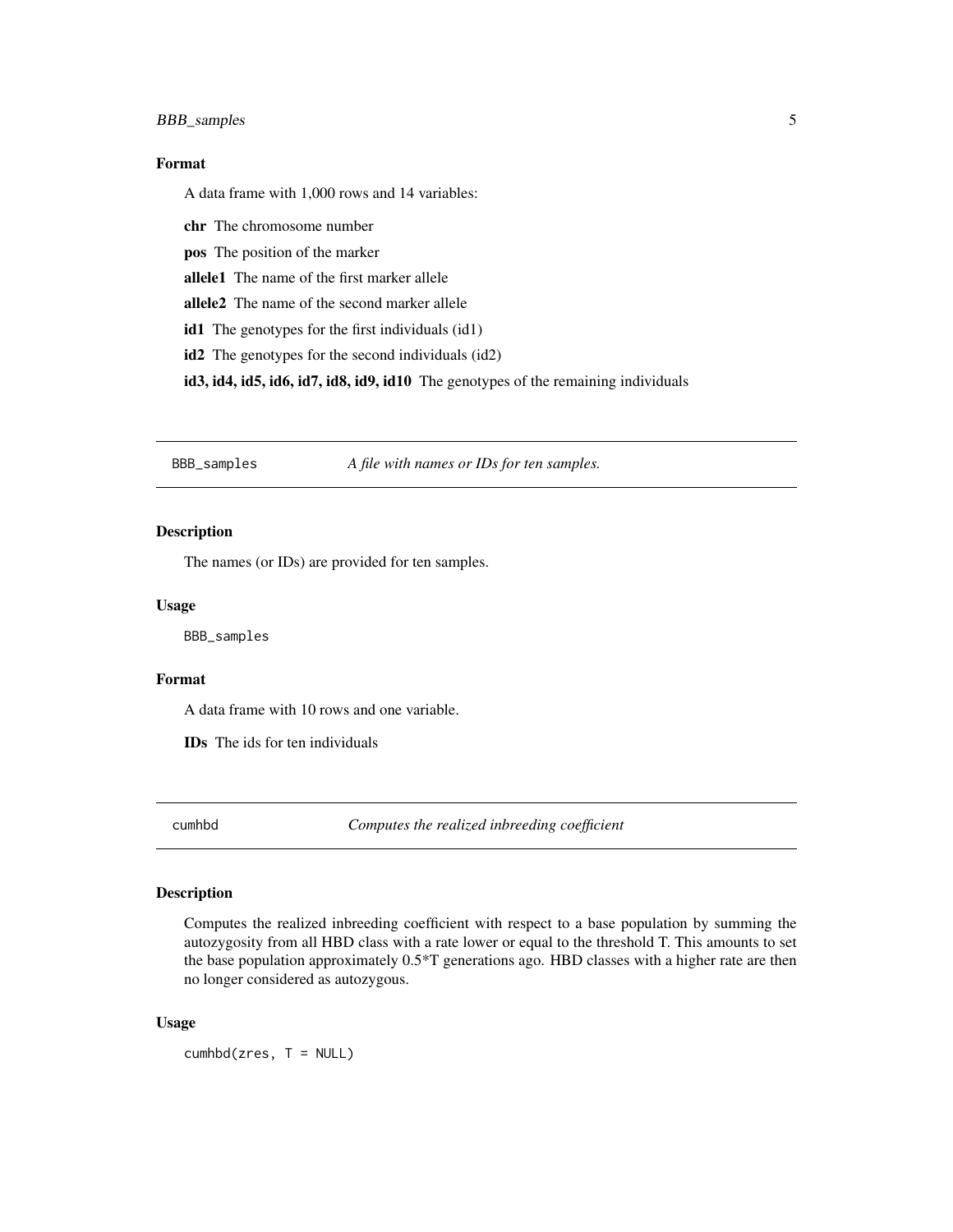<span id="page-5-0"></span>6 genoex and the set of the set of the set of the set of the set of the set of the set of the set of the set of the set of the set of the set of the set of the set of the set of the set of the set of the set of the set of

#### **Arguments**

| zres | The name of the zres object created by the zoorun function.                                                                                       |
|------|---------------------------------------------------------------------------------------------------------------------------------------------------|
|      | The value chosen to define the base population. When T is not provided, all<br>HBD classes are considered to estimate the inbreeding coefficient. |

## Value

An array with the compute inbreeding coefficients for all the individuals in the analysis.

genoex *Subset of a dataset with genotypes for 20 sheeps*

#### Description

A dataset containing real genotypes for 20 individuals. Genotypes are available for 14,831 SNPs from the first three chromosomes were selected. The twenty last columns correspond to the genotypes. Missing genotypes are set to 9.

#### Usage

genoex

## Format

A data frame with 14,831 rows and 25 variables:

chr The chromosome number

marker\_name The name of the marker

pos The position of the marker

allele1 The name of the first marker allele

allele2 The name of the second marker allele

id1 The genotype for the first individual

id2 The genotype for the second individual

id3, id4, id5, id6, id7, id8, id9, id10, id11, id12, id13, id14, id15, id16, id17, id18, id19, id20 The genotypes of the remaining individuals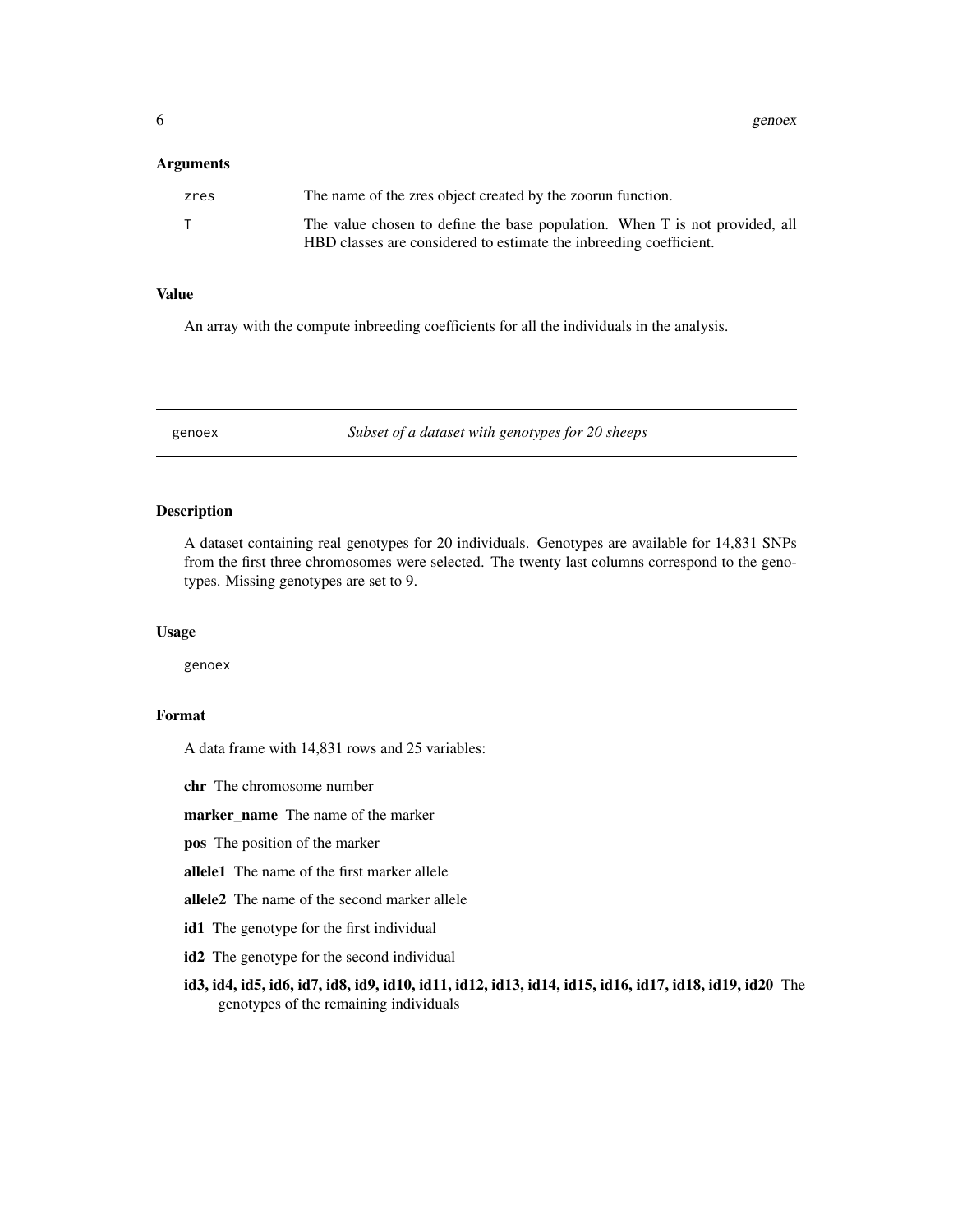<span id="page-6-0"></span>

#### **Description**

A dataset containing simulated genotypes for 20 individuals. Genotypes are available for 10,000 SNPs on 10 chromosomes. The ten last columns correspond to the genotypes.

#### Usage

genosim

#### Format

A data frame with 10,000 rows and 24 variables:

chr The chromosome number

pos The position of the marker

allele1 The name of the first marker allele

allele2 The name of the second marker allele

id1 The genotype for the first individual

id2 The genotype for the second individual

id3, id4, id5, id6, id7, id8, id9, id10, id11, id12, id13, id14, id15, id16, id17, id18, id19, id20 The genotypes of the remaining individuals

probhbd *Extracts the HBD probabilities from the zres object*

#### Description

Extracts the locus specific HBD probabilities for an individual. A specific chromosomal region can be specified. A threshold T can be used to determine which HBD classes are used in the computation of the HBD probability. This function requires that the option "localhbd" was set to TRUE when creating the zres object.

#### Usage

```
probhbd(
  zres,
  zooin,
  id,
  chrom = NULL,
  startPos = NULL,
  endPos = NULL,
  T = FALSE)
```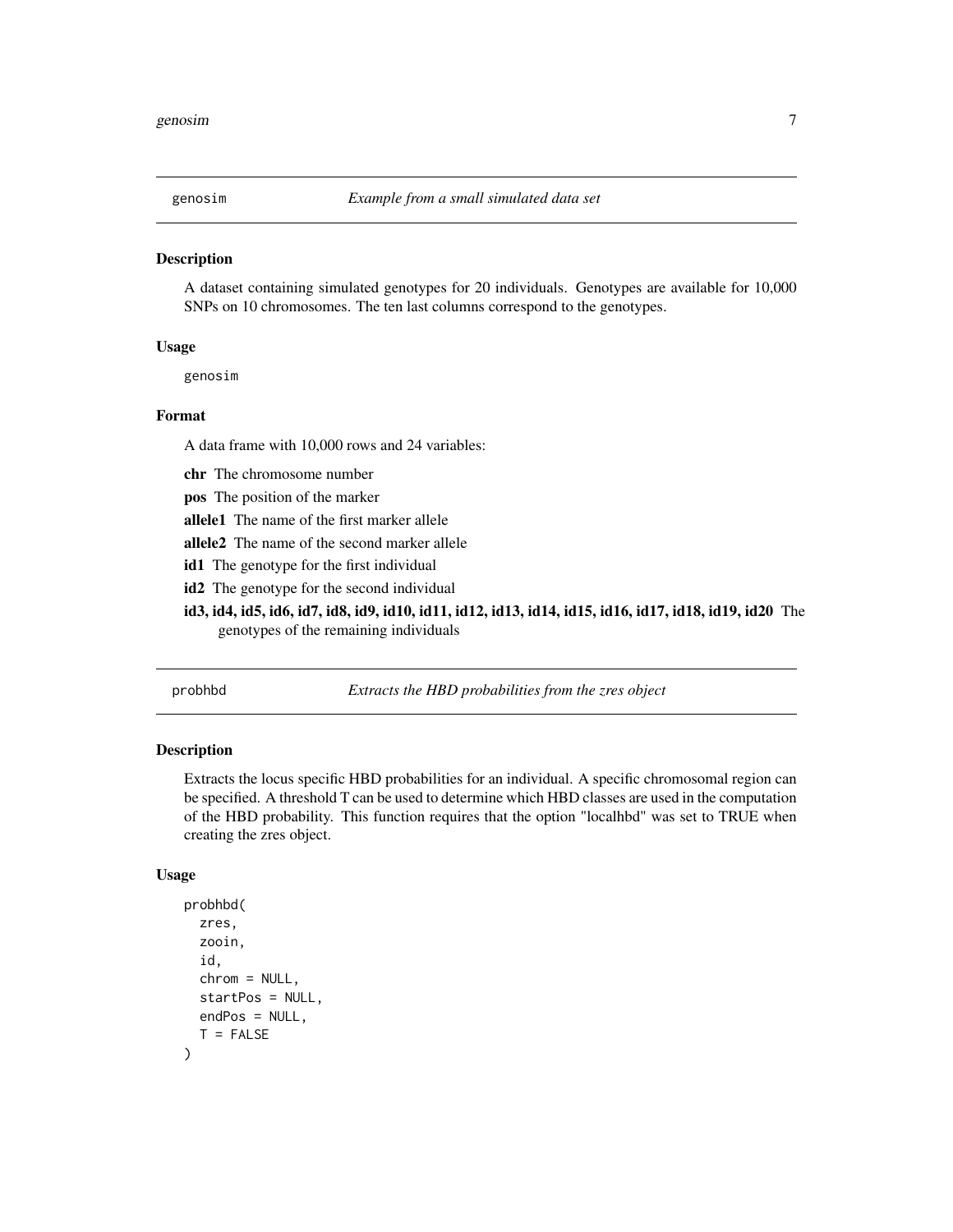## <span id="page-7-0"></span>Arguments

| zres     | The name of the zres object created by the zoorun function.                                                                                                                                                                                                           |
|----------|-----------------------------------------------------------------------------------------------------------------------------------------------------------------------------------------------------------------------------------------------------------------------|
| zooin    | The name of the zdata object created by the zoodata function. See "zoodata" for<br>more details.                                                                                                                                                                      |
| id       | The number of the individual to extract.                                                                                                                                                                                                                              |
| chrom    | the number of the chromosome where we are looking for HBD segments. This<br>chromosome number refers to the position of the chromosome in the list of all<br>chromsomes present in the input genotype data.                                                           |
| startPos | The starting position (on the chromosome) of the interval from which we will<br>extract HBD segments (1 by default).                                                                                                                                                  |
| endPos   | The ending position (on the chromosome) of the interval from which we will<br>extract HBD segments (last position by default).                                                                                                                                        |
| T        | The value chosen to define the base population (to determine which classes are<br>used in estimated of HBD probability, which classes are considered autozygous).<br>When T is not provided, all HBD classes are considered to estimate the local<br>HBD probability. |

### Value

The function returns a vector of HBD probabilities for the specified individual and chromosomal region. The HBD probabilities are computed as the sum of the probabilities for each HBD class with a rate smaller or equal than the threshold (the sum from all the HBD classes when T is not specified).

rara\_mix10r *The result of an analysis on 22 sheeps from Rasa Aragonesa population.*

## Description

The results were obtained by running the default model (10 classes with pre-defined rates) on 22 individuals genotyped at 37465 SNPs.

## Usage

```
rara_mix10r
```
#### Format

the results are a zres object.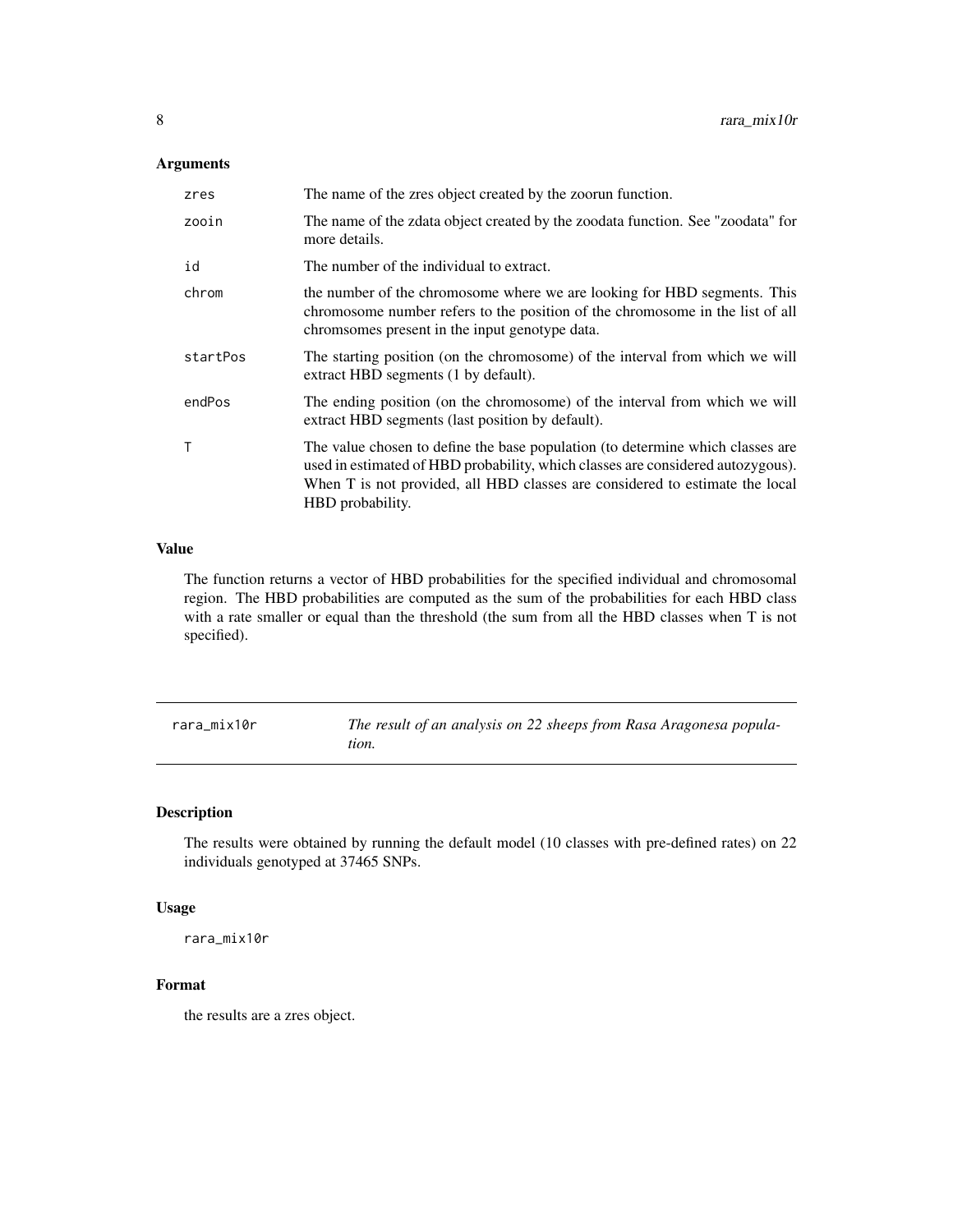<span id="page-8-0"></span>

#### Description

Extracts the realized autozygosity from the zres object. Extraction is performed for the indicated classes (all by default) and names are added to the columns. The function must be used with more than one individual is the zres object.

### Usage

realized(zres, classNum = NULL)

#### Arguments

| zres     | The name of the zres object created by the zoorun function.                                  |
|----------|----------------------------------------------------------------------------------------------|
| classNum | An array with the number of the classes to extract. All classes are extracted by<br>default. |

#### Value

The function returns a data frame with one row per individual and one column per extracted classes. In addition, it gives names to the columns. For a pre-defined model, the names of HBD classes are "R $X$ " where X is the rate of the corresponding class. For a model with rate estimation, the names of the HBD classes are "HBDclassX" where X is the number of the HBD class. For non-HBD classes, we use "NonHBD".

rohbd *Extracts the HBD segments from the zres object*

#### Description

Extracts the HBD segments (or RoH) from the zres object. Extraction is performed for the indicated individuals and the selected region (all by default).

#### Usage

```
rohbd(
  zres,
  ids = NULL,chrom = NULL,
  startPos = NULL,
  endPos = NULL,
  inside = TRUE
)
```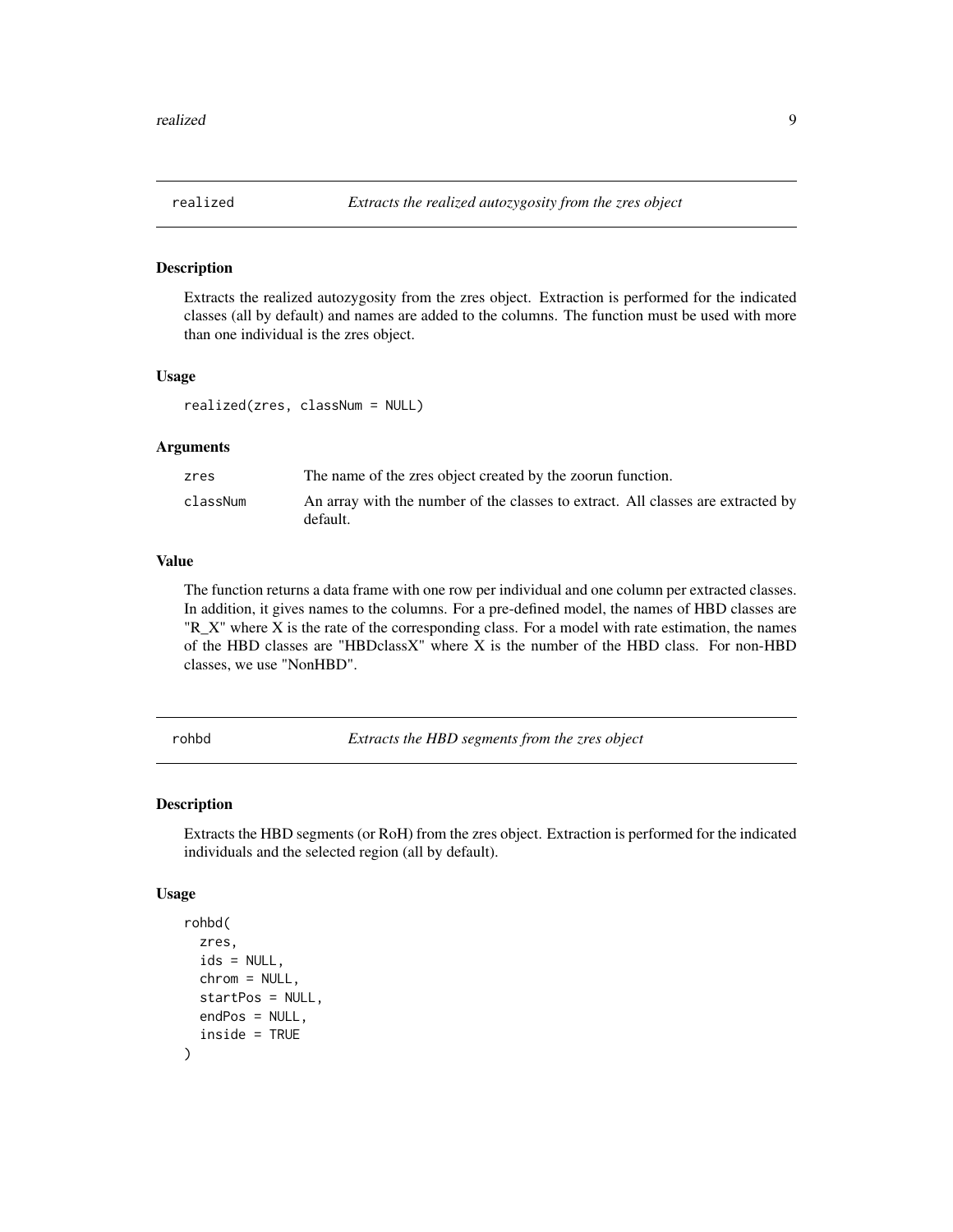#### <span id="page-9-0"></span>Arguments

| zres     | The name of the zres object created by the zoorun function.                                                                                                                                                                                                                                                                                                      |
|----------|------------------------------------------------------------------------------------------------------------------------------------------------------------------------------------------------------------------------------------------------------------------------------------------------------------------------------------------------------------------|
| ids      | An array with the ids of the individuals to extract. All individuals are extracted<br>by default.                                                                                                                                                                                                                                                                |
| chrom    | the number of the chromosome where we are looking for HBD segments. This<br>chromosome number refers to the position of the chromosome in the list of all<br>chromsomes present in the input genotype data.                                                                                                                                                      |
| startPos | The starting position (on the chromosome) of the interval from which we will<br>extract HBD segments (1 by default).                                                                                                                                                                                                                                             |
| endPos   | The ending position (on the chromosome) of the interval from which we will<br>extract HBD segments (last position by default).                                                                                                                                                                                                                                   |
| inside   | A logical indicating whether we extract only segment within the interval (TRUE)<br>or overlapping with the interval (FALSE). By 'within the interval', we mean that<br>both starting and end position of the HBD segment should be in the interval. By<br>'overlapping', we mean that at least one part of the HBD segment should be<br>located in the interval. |

#### Value

The function returns a data frame with the HBD segments fitting the filtering rules (id and position). The data frame has one line per identified HBD segment and nine columns: id is the number of the individual in which the HBD segments is located, chrom is the chromosome of the HBD segments, start\_snp is the number of the SNP at which the HBD segment starts (the SNP number within the chromosome), start end is the number of the SNP at which the HBD segment ends (the SNP number within the chromosome), start\_pos is the position at which the HBD segment starts (within the chromosome), start end is the position at which the HBD segment ends (within the chromosome), number\_snp is the number of consecutive SNPs in the HBD segment, length is the length of the HBD segment (for instance in bp or in cM/1000000) and HBDclass is the HBD class associated with the HBD segment.

RZooRoH *RZooRoH: A package for estimating global and local individual autozygosity.*

#### Description

Functions to identify Homozygous-by-Descent (HBD) segments associated with runs of homozygosity (RoH) and to estimate individual autozygosity (or inbreeding coefficient). HBD segments and autozygosity are assigned to multiple HBD classes with a model-based approach relying on a mixture of exponential distributions. The rate of the exponential distribution is distinct for each HBD class and defines the expected length of the HBD segments. These HBD classes are therefore related to the age of the segments (longer segments and smaller rates for recent autozygosity / recent common ancestor). The functions allow to estimate the parameters of the model (rates of the exponential distributions, mixing proportions), to estimate global and local autozygosity probabilities and to identify HBD segments with the Viterbi decoding.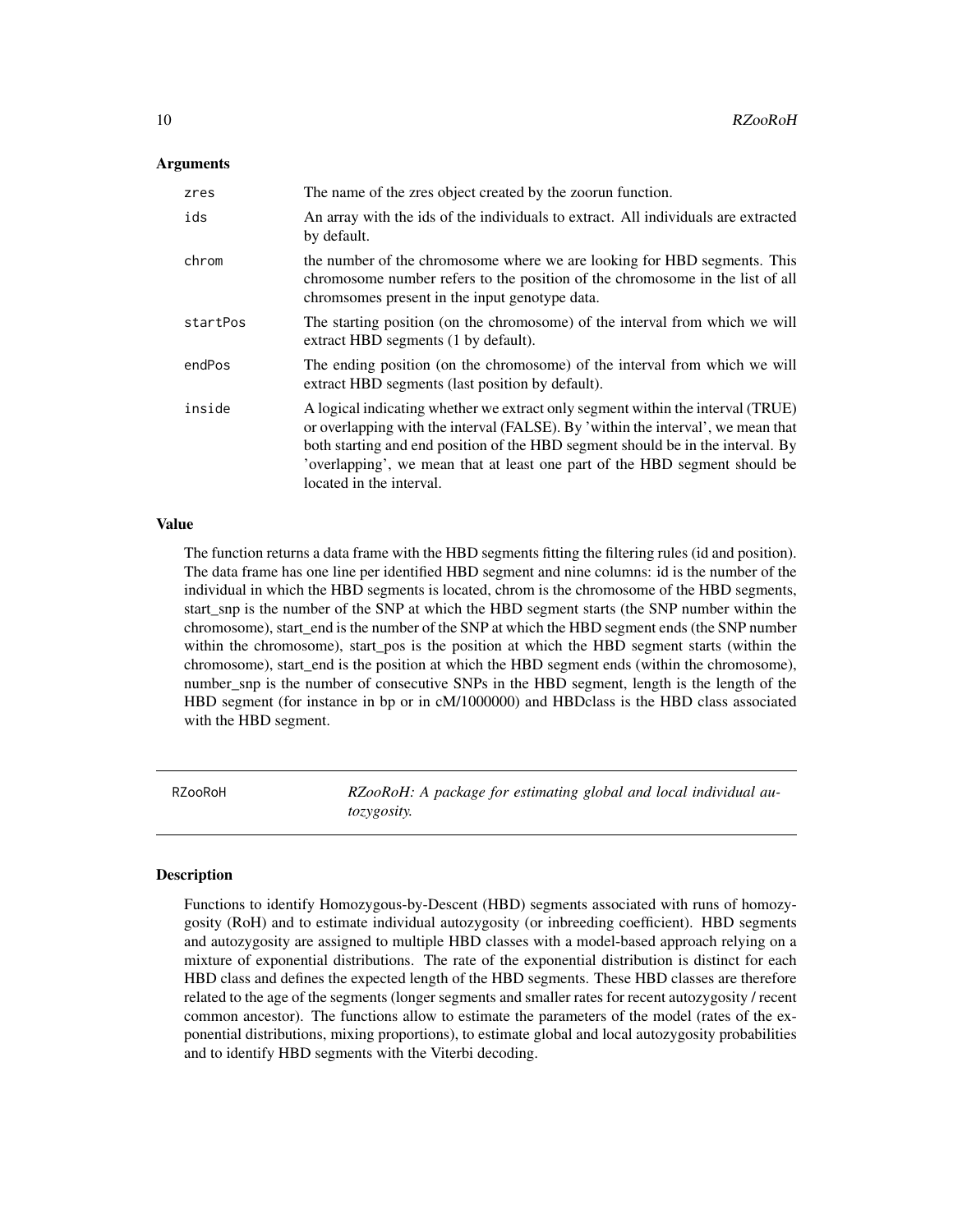#### $RZooRoH$  11

#### Data pre-processing

Note that the model is designed for autosomes. Other chromosomes and additional filtering (e.g. call rate, missing, HWE, etc.) should be performed prior to run RZooRoH with tools such as plink or bcftools. The model works on an ordered map and ignores SNPs with a null position.

#### RZooRoH functions

The main functions included in the package are zoodata(), zoomodel() and zoorun(). There are also four function to plot the results: zooplot partitioning(), zooplot hbdseg(), zooplot prophbd() and zooplot individuals(). Finally, four accessors functions help to extract the results: realized(), cumhbd(), rohbd() and probhbd().

You can obtain individual help for each of the functions. By typing for instance: help(zoomodel) or ? zoomodel.

To run RZooRoH, you must first load your data with the zoodata() function. It will create a zooin object required for further analysis. Next, you need to define the model you want to run. You can define a default model by typing for instance, my.mod <- zoomodel(). Finally, you can run the model with the zoorun function. You can choose to estimate parameters with different procedures, estimate global and local homozygous-by-descent (HBD) probabilities with the Forward-Backward procedure or identify HBD segments with the Viterbi algorithm. The results are saved in a zres object.

The four plot functions zooplot partitioning(), zooplot  $hbdseg()$ , zooplot prophbd() and zooplot individuals() use zres objects to make different graphics. Similarly, the accessor functions help to extract information from the zres objects (see vignette for more details).

To get the list of data sets (for examples):

```
data(package="RZooRoH")
```
And to get the description of one data set, type ? name\_data (with name\_data being the name of the data set). For instance:

? genosim

#### Examples

```
# Start with a small data set with six individuals and external frequencies.
freqfile <- (system.file("exdata","typsfrq.txt",package="RZooRoH"))
typfile <- (system.file("exdata","typs.txt",package="RZooRoH"))
frq <- read.table(freqfile,header=FALSE)
typdata <- zoodata(typfile,supcol=4,chrcol=1,poscol=2,allelefreq=frq$V1)
# Define a model with two HBD classes with rates equal to 10 and 100.
Mod3R <- zoomodel(K=3,base_rate=10)
# Run the model on all individuals.
typ.res <- zoorun(Mod3R,typdata)
# Observe some results: likelihood, realized autozygosity in different
# HBD classes and identified HBD segments.
typ.res@modlik
typ.res@realized
typ.res@hbdseg
# Define a model with one HBD and one non-HBD class and run it.
Mod1R <- zoomodel(K=2,predefined=FALSE)
```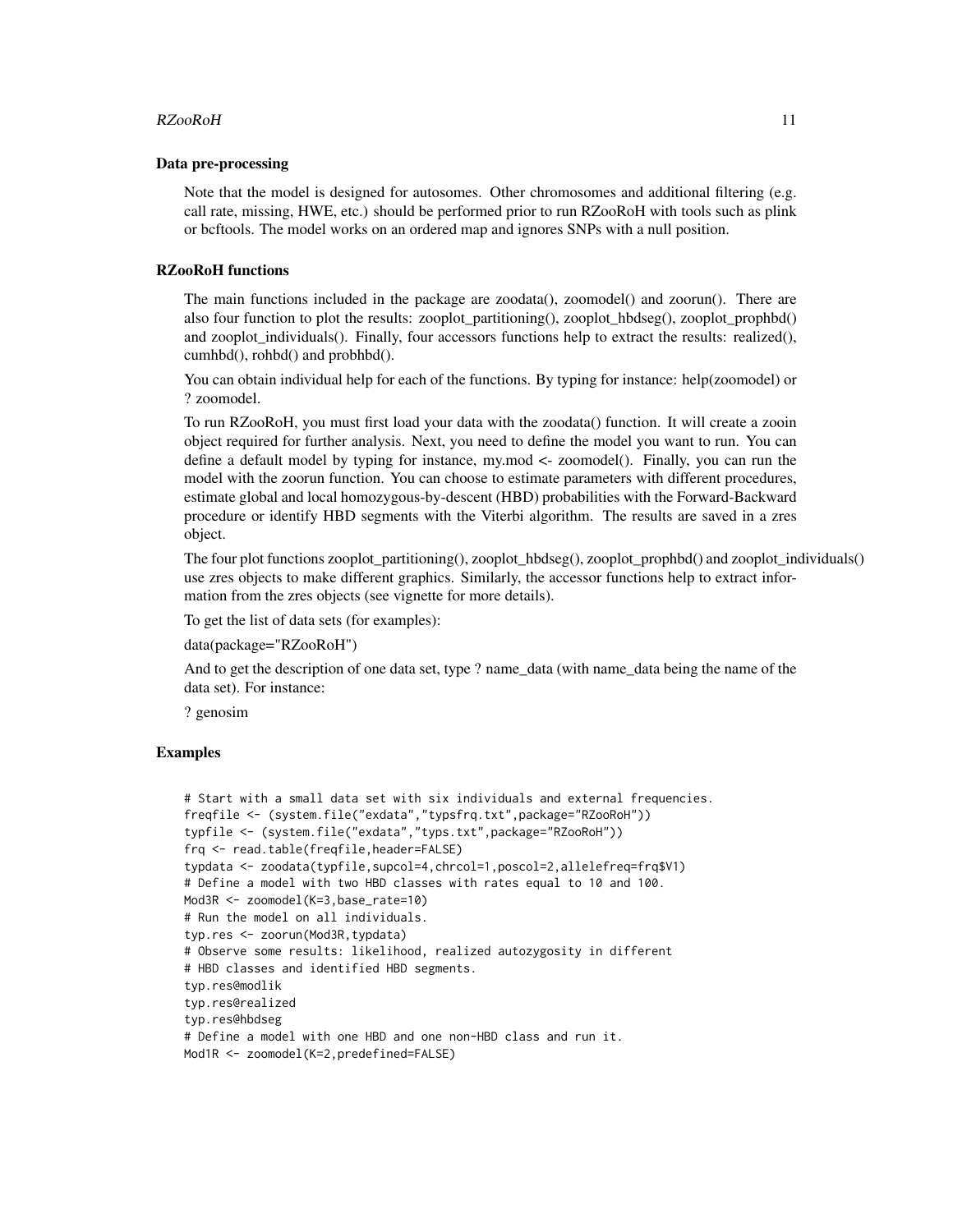```
typ2.res <- zoorun(Mod1R,typdata)
# Print the estimated rates and mixing coefficients.
typ2.res@krates
typ2.res@mixc
# Get the name and location of a second example file.
myfile <- (system.file("exdata","genoex.txt",package="RZooRoH"))
# Load your data with default format:
example2 <- zoodata(myfile)
# Define the default model:
my.model <- zoomodel()
# Run RZooRoH on your data with the model (parameter estimation with optim). This can
# take a few minutes because it is a large model for 20 individuals:
my.res <- zoorun(my.model,example2)
# To estimate the parameters with the EM-algorithm, run the Forward-Backward
# algorithm to estimate realized autozygosity and the Viterbi algorithm to
# identify HBD segments (a few mintues too, see above).
my.res2 <- zoorun(my.model, example2, fb=TRUE, vit=TRUE, method = "estem")
# To run the model on a subset of individuals with 1 thread:
my.res3 <- zoorun(my.model, example2, ids = c(7, 12, 16, 18), nT = 1)
# Define a smaller model and run it on two individuals.
my.mod2 <- zoomodel(K=4,base_rate=10)
my.res4 <- zoorun(my.mod2, example2, ids=c(9,18))
```
soay\_mix10r *The result of an analysis on 110 sheeps from the Soay population.*

## Description

The results were obtained by running the default model (10 classes with pre-defined rates) on 110 individuals genotyped at 37465 SNPs.

#### Usage

```
soay_mix10r
```
## Format

the results are a zres object.

<span id="page-11-0"></span>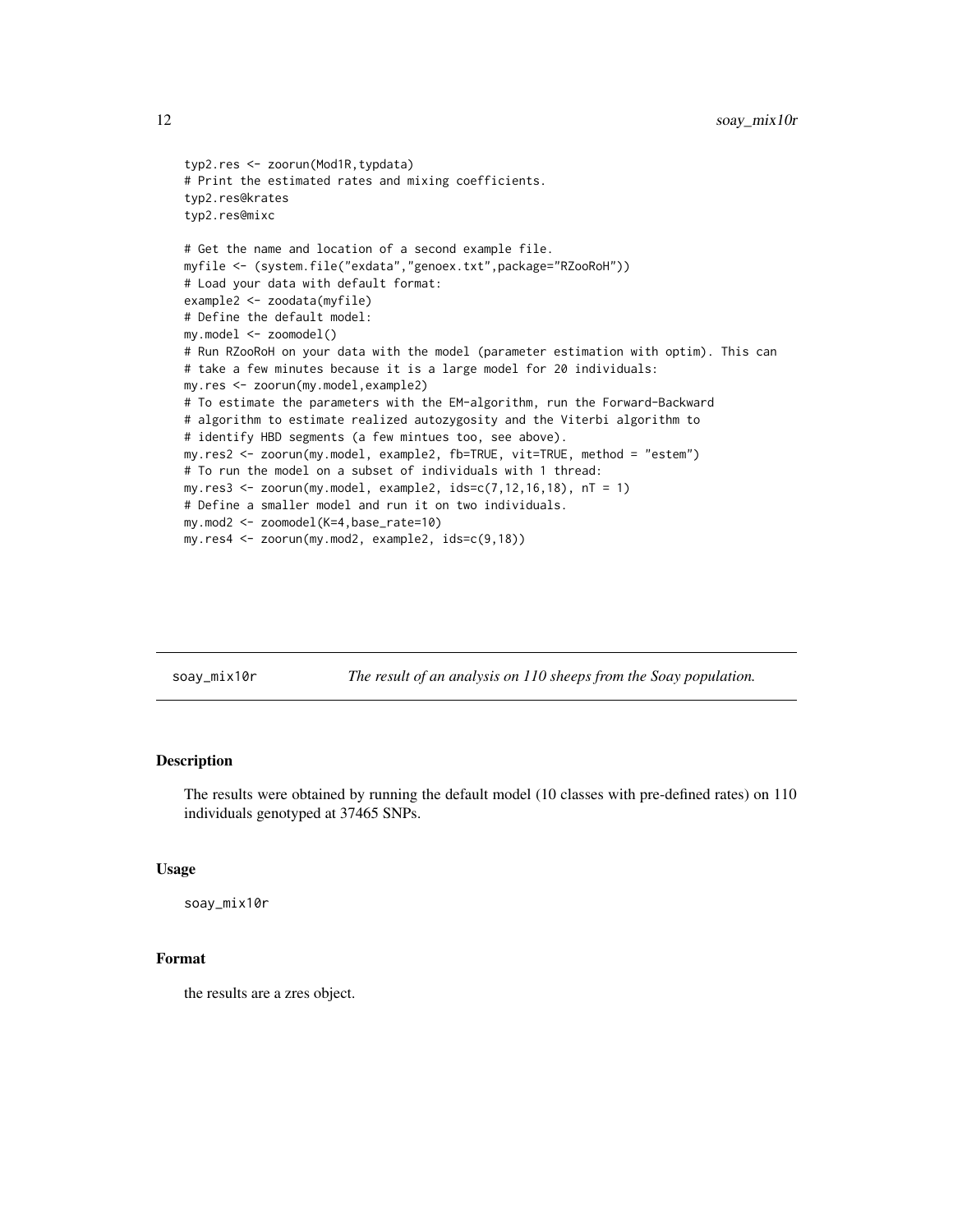<span id="page-12-0"></span>

### Description

A dataset containing real genotypes for 6 individuals. Genotypes are available for a low density array with 6370 SNPs on 29 autosomes. The six last columns correspond to the genotypes. Missing genotypes are set to 9.

#### Usage

typs

## Format

A data frame with 6370 rows and 10 variables:

chr The chromosome number pos The position of the marker allele1 The name of the first marker allele allele2 The name of the second marker allele id1 The genotypes for the first individuals (id1) id2 The genotypes for the second individuals (id2) id3 The genotypes for the third individuals (id3) id4 The genotypes for the fourth individuals (id4) id5 The genotypes for the fifth individuals (id5) id6 The genotypes for the sixth individuals (id6)

typsfrq *A file with marker allele frequencies for the cattle population.*

#### Description

The allele frequencies of the first allele were computed in a larger sample.

#### Usage

typsfrq

#### Format

A data frame with 6370 rows and one variable.

frq The allele frequencies estimated for the first allele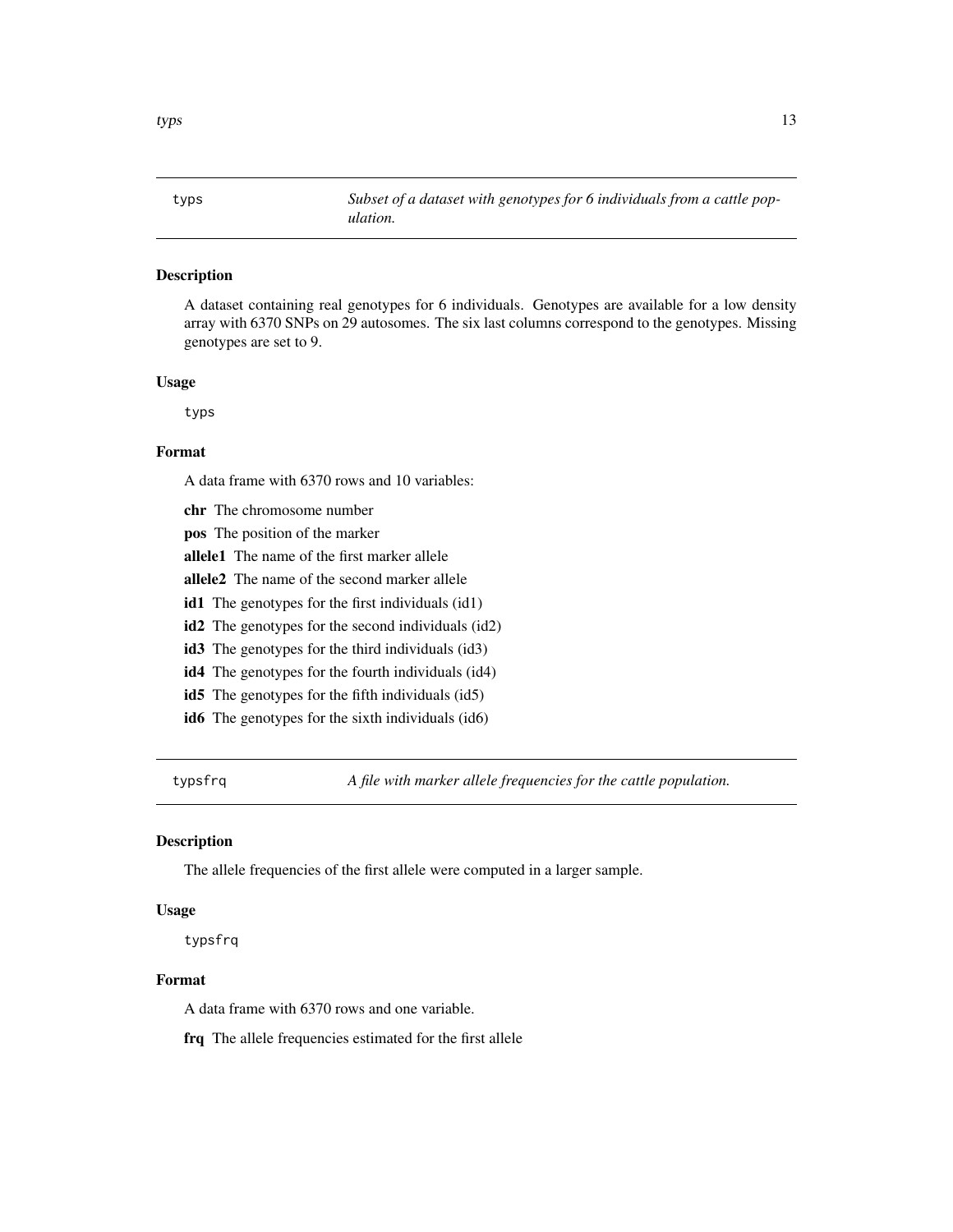## Description

The results were obtained by running the default model (10 classes with pre-defined rates) on 23 individuals genotyped at 37465 SNPs.

#### Usage

wilt\_mix10r

## Format

the results are a zres object.

zoodata *Read the genotype data file*

## Description

Read a data file and convert it to the RZooRoH format in a 'zooin' object required for further analysis.

#### Usage

```
zoodata(
  genofile,
 min\_maf = 0,
 zformat = "gt",supcol = 5,
  chrcol = 1,
 poscol = 3,
  allelefreq = NULL,
  samplefile = NA
)
```
## Arguments

genofile The name of the input data file. Note that the model is designed for autosomes. Other chromosomes and additional filtering (e.g. call rate, missing, HWE, etc.) should be performed prior to run RZooRoH with tools such as PLINK or bcftools for instance. The model works on an ordered map and ignores SNPs with a null position.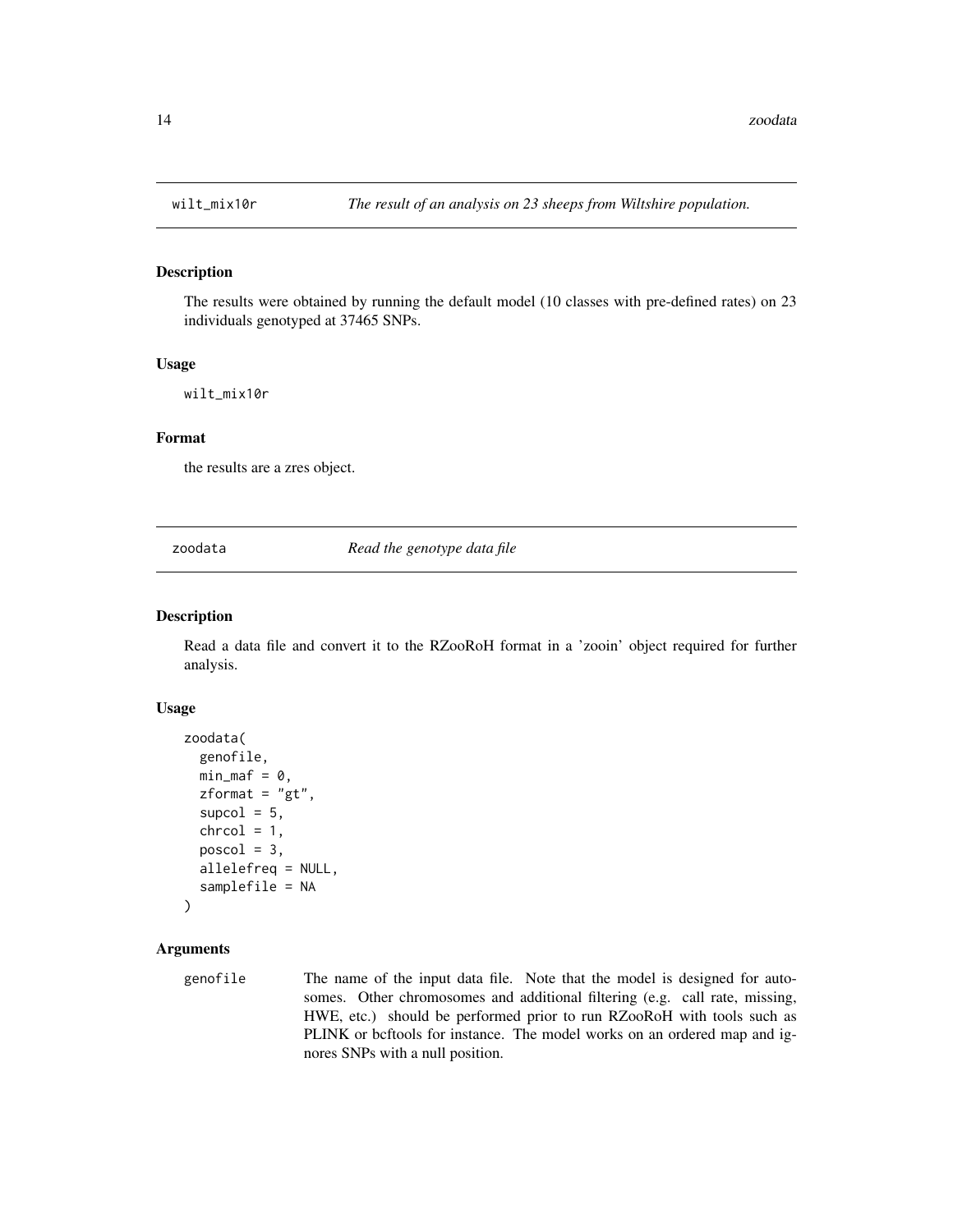- min\_maf The minimum allele frequency to keep variants in the analysis (optional / set to 0.00 by default to keep all markers). Values such as 0.01 allows to exclude monomorphic markers that are not informative and to reduce the size of the data and computational costs. There is no marker exclusion on call rate. However, we expect that data filtering is done prior to RZooRoH with tools such as PLINK or vcftools.
- zformat The code corresponding to the format of the data file ("gt" for genotypes, "gp" for genotype probabilities, "gl" for genotype likelihoods in Phred scores, "ad" for allelic depths). For all these formats, markers are ordered per rows and individuals per columns. Variants should be ordered by chromosome and position. By default, the first five columns are chromosome identification (e.g, "1", "chr1"), the name of the marker, the position of the marker in base pairs or better in cM multiplied by 1,000,000 when genetic distances are known, the first marker allele and the second marker allele. Information per individual varies according to the format. With the "gt" format we have one column per individual with 0, 1 and 2 indicating the number of copies of the first allele (and 9 for missing). With the "gp" format we have three column per individual with the probabilities of genotype 11 (homozygous for the first allele), genotype 12 and genotype 22 (this corresponds to the oxford GEN format). Similarly, with the "gl" format, we have three column per individual with the likelihoods for genotypes 11, 12 and 22 in Phred scores. Finally, with the "ad" format, we expect two columns per individual: the number of reads for allele 1 and the number of reads for allele 2. For these three last formats, missing values must be indicated by setting all elements to 0. If one of the columns is non-null for one individual, the genotype will be considered non-missing. Note that the marker alleles specified in columns 4 and 5 are not used.

Conversion of a PLINK ped file or a VCF file to RZooRoH format can easily be performed using PLINK (version 1.9) or using bcftools.

For ped files, recode them to oxford gen format with plink –file myinput –recode oxford –autosome –out myoutput. The autosome option keeps only SNPs on autosomes as required by RZooRoH.

For vcf files, bcftools can be used to recode a vcf to the oxford gen format with the convert option: bcftools convert -t ^chrX,chrY,chrM -g outfile –chrom –tag GT myfile.vcf. The –chrom option is important to obtain chromosome number in the first column. The tag option allows to select which field from the vcf file (GT, PL, GL or GP) is used to generate the genotype probabilities exported in the oxford gen format. The -t option allows to exclude chromosomes (this is an example and chromosome names must be adapted if necessary). The needed output data is then outfile.gen.

If some genotype probabilities are missing, with a value of "-nan", you must replace them with "0" (triple 0 is considered as missing). This can be done with this command:

sed -e 's/-nan/0/g' file.gen > newfile.gen

supcol An optional argument that indicates the number of additional columns before the individuals genotypes (five columns are expected by default as described in the zformat argument description). Note that the function requires at least two information columns: the chromosome number and the marker position.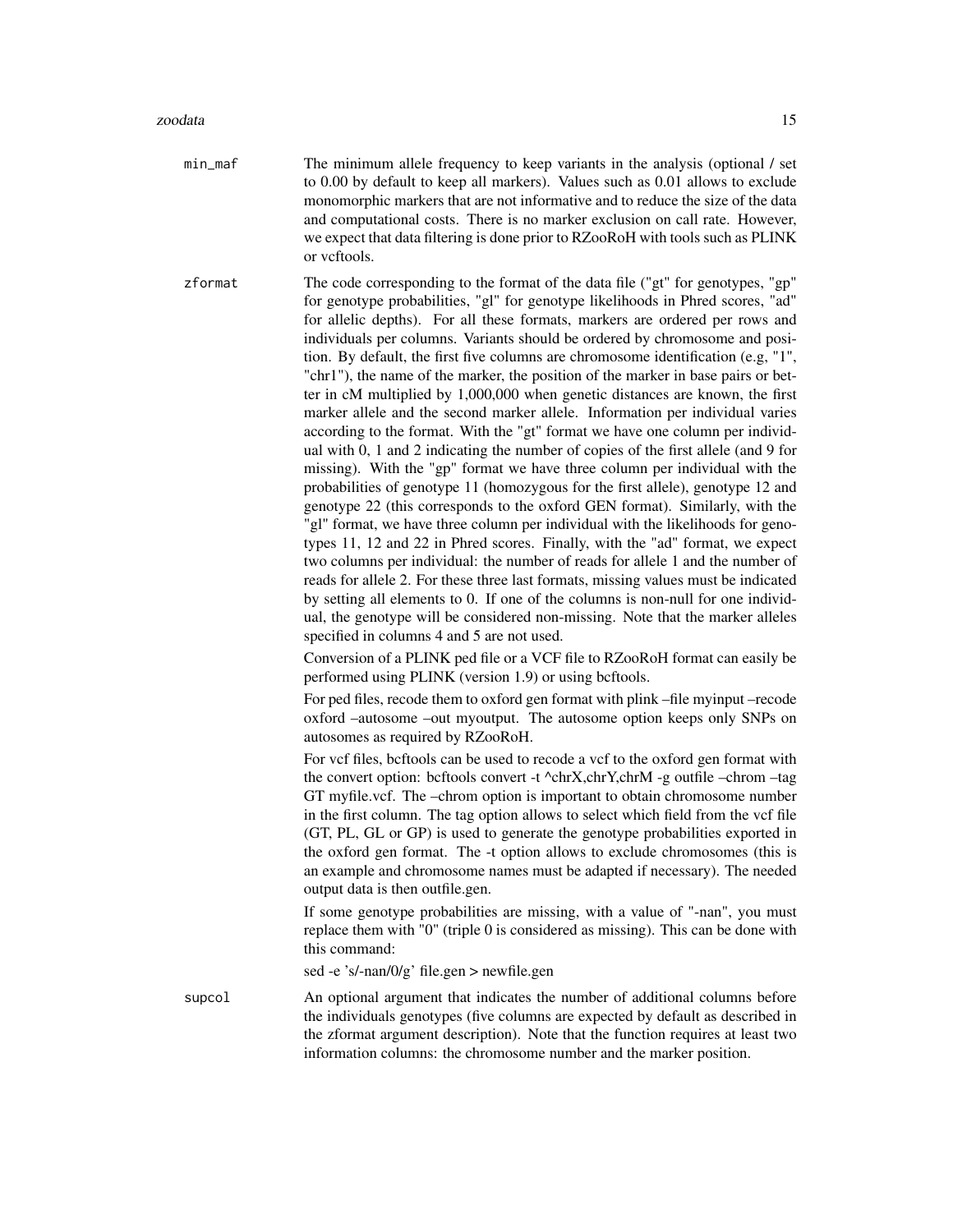| chrcol     | An optional argument that indicates the column number where the chromosome<br>information is indicated (first column by default).                                                                                                                                                          |
|------------|--------------------------------------------------------------------------------------------------------------------------------------------------------------------------------------------------------------------------------------------------------------------------------------------|
| poscol     | An optional argument that indicates the column number where the marker posi-<br>tion is indicated (third column by default).                                                                                                                                                               |
| allelefreq | A vector with allele frequencies for the first marker allele (optional). By default,<br>the allele frequencies are estimated from the data. The option allows to skip<br>this computation or to provide external allele frequencies estimated by another<br>method or on another data set. |
| samplefile | A file with names of the samples (optional). It must match with the number of<br>genotypes. If none is provided, the position in the genofile is used as ID.                                                                                                                               |

#### Value

The function return a zooin object called containing the following elements: zooin@genos a matrix with the genotypes or genotype probabilities, zooin@bp an array with marker positions, zooin@chrbound a matrix with the first and last marker number for each chromosome, zooin@nind the number of individuals, zooin@nsnps the number of markers conserved after filtering for minor allele frequency, zooin@freqs an array with the marker allele frequencies, zooin@nchr the number of chromosomes, zooin@zformat the format of the data ("gt","gp","gl","ad") and zooin@sample\_ids (the names of the samples).

#### Examples

# Get the name and location of example files

```
myfile1 <- system.file("exdata","genoex.txt",package="RZooRoH")
myfile2 <- system.file("exdata","genosim.txt",package="RZooRoH")
```
# Load your data with default format into a zooin object named "data1":

```
data1 <- zoodata(myfile1)
```
# Load the first data file with default format and filtering out markers with MAF < 0.02 # into a zooin object called "data1frq002":

data1frq002 <- zoodata(myfile1, min\_maf = 0.02)

# Load the first data file with default format, with external allele frequencies # (here a random set we create) and filtering out markers with MAF < 0.01:

```
myrandomfreq <- runif(14831)
data1c <- zoodata(myfile1, allelefreq = myrandomfreq, min_maf = 0.01)
```

```
# Load the second data file and indicate your own format (chromosome number in column 1,
# map position in column 2, 4 columns before genotypes) and filtering out markers with
# MAF < 0.01. The created zooin object is called "Sim5":
```

```
Sim5 \le zoodata(myfile2, chrcol = 1, poscol =2, supcol = 4, min_maf = 0.01)
```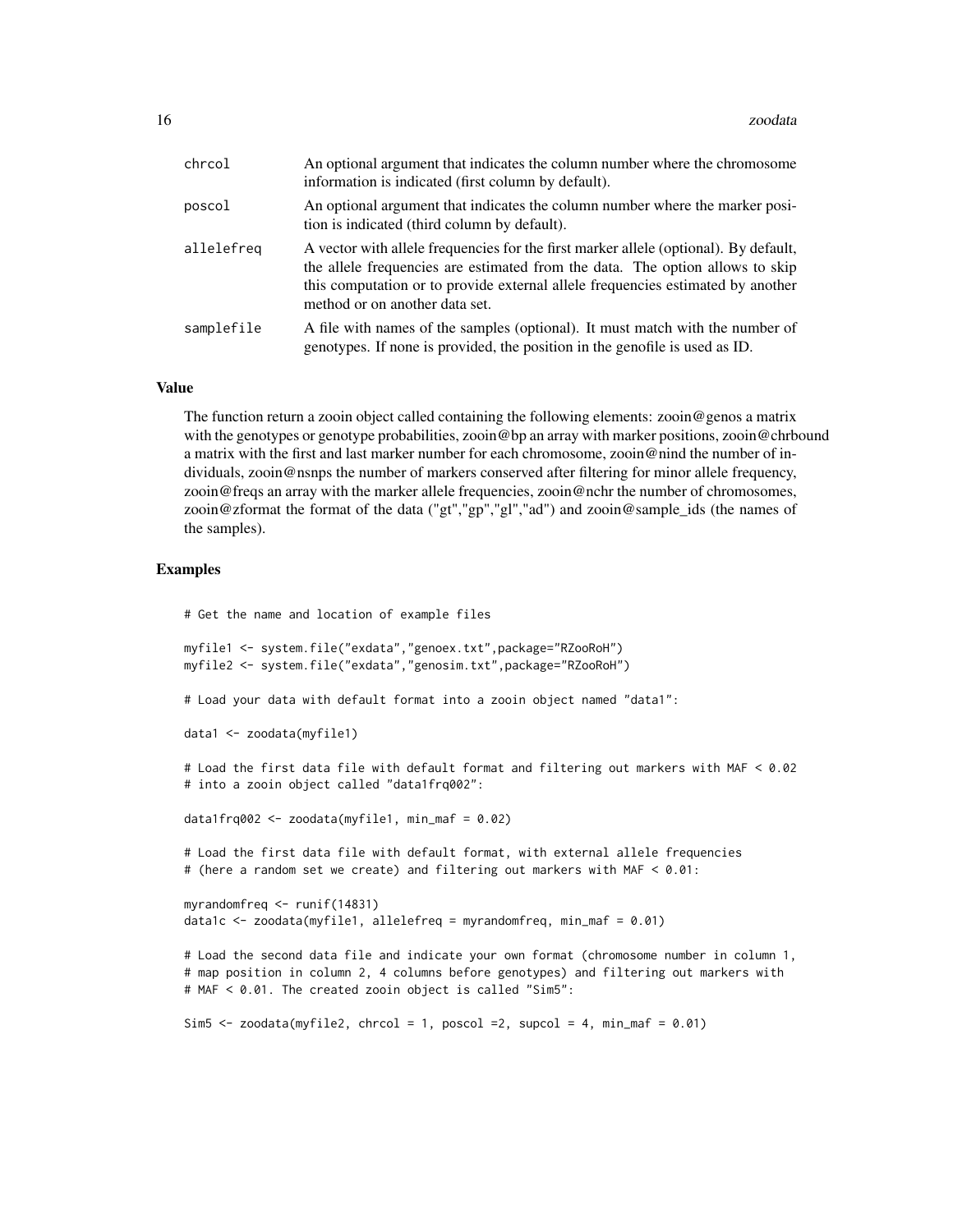<span id="page-16-0"></span>zoodoris *Returns number of HBD segments (or genome proportion) per size bins for DoRIS.*

## Description

The number of HBD segments in 1Mb bins is computed and the function returns a table that can be used with DoRIS to estimate paste effective population size. Alternatively, the proportion of the genome in the different 1 Mb bins is computed. The user must specify the range of the bins (the smallest and largest HBD segments considered). #'

#### Usage

zoodoris(zres, minv, maxv, glen, method = "counts")

#### Arguments

| zres   | The name of the zres object created by the zoorun function.                                                                                                                   |
|--------|-------------------------------------------------------------------------------------------------------------------------------------------------------------------------------|
| minv   | The minimum length of HBD segments (in Mb) used for the DoRIS analysis.                                                                                                       |
| maxv   | The maximum length of HBD segments (in Mb) used for the DoRIS analysis.                                                                                                       |
| glen   | The length of the genome in Mb (including only the autosomes, the space where<br>HBD segments have been searched for).                                                        |
| method | The argument is used to indicate that function will return counts of HBD seg-<br>ments (method = "counts") or proportion of the genome (method = "sharing")<br>per 1 Mb bins. |

#### Value

A data frame with three columns and one row per 1Mb bins. The first column indicates the the length of smallest HBD segments in the bin, the second column indicates the length of the largest HBD segments in the bin and the third column indicates the number of segments in the bin or the proportion of the genome in the bin.

zoomodel *Define the model for the RZooRoH*

#### Description

Help the user to create a model for RZooRoH, including default parameters. The output is a zmodel object necessary to run RZooRoH.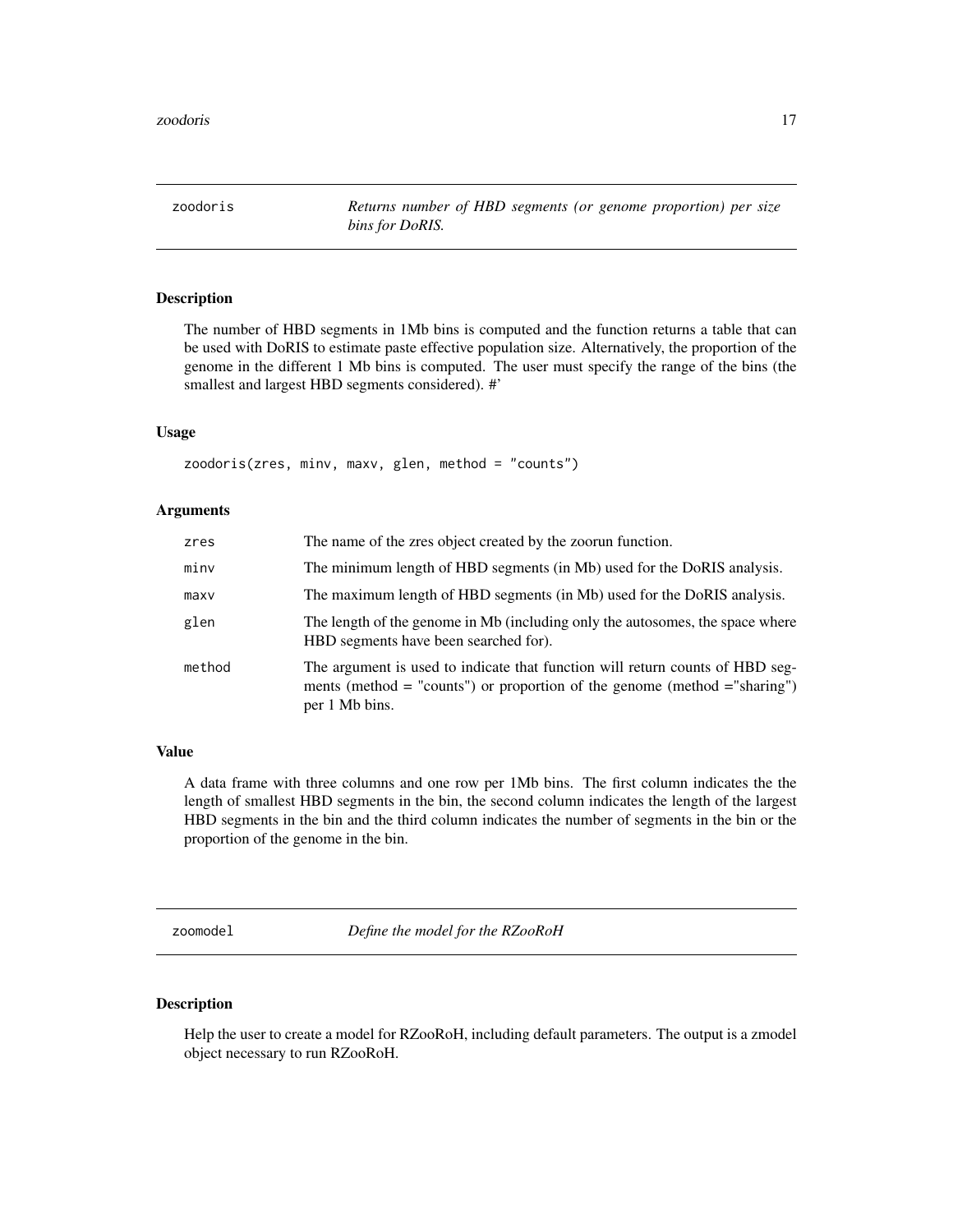#### 18 zoomodel

## Usage

```
zoomodel(
  predefined = TRUE,
  K = 10,mix\_coef = rep(0, K),base_rate = 2,
  krates = rep(0, K),err = 0.001,
  seqerr = 0.001,layers = TRUE
\mathcal{L}
```

| predefined | Logical (TRUE or FALSE) to define whether rates of HBD and non-HBD-<br>classes will be estimated by the model ("kr" model) or whether the rates of<br>these classes are fixed and pre-defined by the user ("mixkr" model). The default<br>value is "predefined = TRUE".                                                                                                                                                                                                                                                                                                                                                                                                                                                                                                                                                                                                                                                                                                                                                                                                                                                                                                                                                                                                                                                                                               |
|------------|-----------------------------------------------------------------------------------------------------------------------------------------------------------------------------------------------------------------------------------------------------------------------------------------------------------------------------------------------------------------------------------------------------------------------------------------------------------------------------------------------------------------------------------------------------------------------------------------------------------------------------------------------------------------------------------------------------------------------------------------------------------------------------------------------------------------------------------------------------------------------------------------------------------------------------------------------------------------------------------------------------------------------------------------------------------------------------------------------------------------------------------------------------------------------------------------------------------------------------------------------------------------------------------------------------------------------------------------------------------------------|
| К          | The number of HBD and non-HBD classes. There are always K-1 HBD classes<br>and one non-HBD class. By default, K is set to 10 but this is not optimal for all<br>data sets. Hence, we recommend to the users to select their own value. If K is<br>set to 2 and rates are estimated, RZooRoH will use the same rate for the HBD<br>and the non-HBD class (so-called 1R model).                                                                                                                                                                                                                                                                                                                                                                                                                                                                                                                                                                                                                                                                                                                                                                                                                                                                                                                                                                                         |
| mix_coef   | The starting value for the mixing coefficients for all HBD and non-HBD classes.<br>The mixing coefficients determine the frequency of the segments from different<br>classes, they determine the probability to start a new segment in a given class<br>when a segment ends. The mixing coefficients should sum to 1 and the function<br>expects K mixing coefficients. The default values are 0.01 for HBD classes and<br>the value for the non-HBD class is such that all mixing coefficients sum to 1. In<br>case the parameters are not estimated (e.g. when running the forward-backward<br>or the Viterbi algorithm alone), these are the mixing coefficients used by the<br>RZooRoH model.                                                                                                                                                                                                                                                                                                                                                                                                                                                                                                                                                                                                                                                                     |
| base rate  | is a integer used to define the rates of successive HBD classes (see krates below).<br>This parameter is most useful when using a mixkr model with predefined rates.<br>The rate of each HBD class will be equal to the base_rate raised to the exponent<br>k (the class number). The non-HBD class will have the same rate as the last HBD<br>class. For instance, with a base_rate of 2 and five classes, we have the following<br>rates: 2, 4, 8, 16 and 16. Similarly, with a base_rate of 10 and four classes, we<br>have 10, 100, 1000 and 1000. With this method, more HBD classes are defined<br>for more recent ancestors (for which we have more information to estimate $R$ )<br>and less for ancient HBD classes (it doesn't make sense to try to distinguish $R =$<br>1000 from $R = 1010$ ). In addition, since the expected length of HBD segments is<br>expected to be approximately 1/R, the ratio between successive expected HBD<br>lengths remains the same. This ratio also determines the ability of the model<br>to distinguish segments from distinct classes. By keeping the ratio constant,<br>the aptitude to discriminate between HBD classes is also constant. In addition,<br>this method allows to cover a wide range of generations in the past, with more<br>emphasis on recent ancestors. The default value for the base_rate is 2. |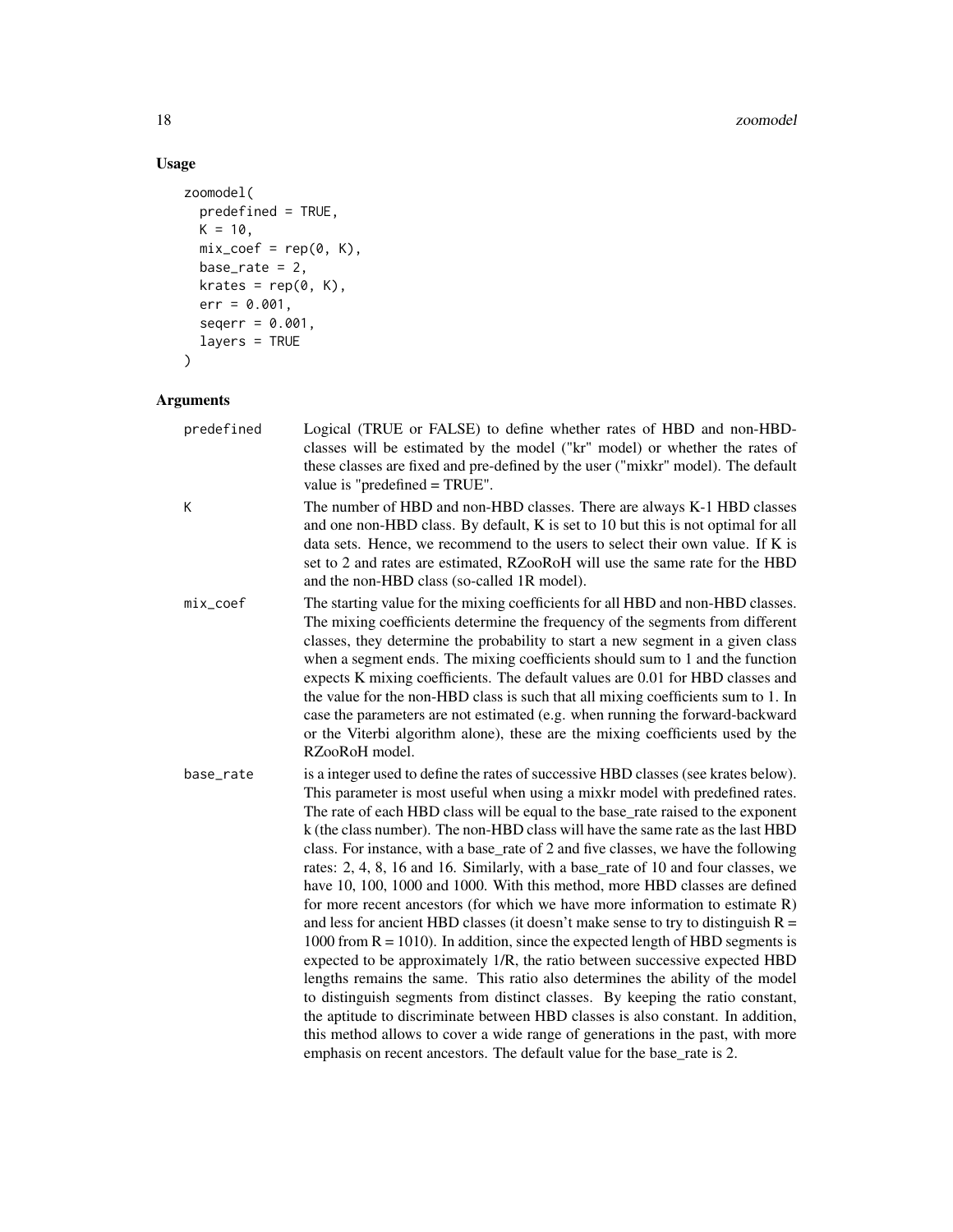- krates Is an array with a rate for each HBD and non-HBD class. The function expects K positive rates. These rates are parameters of the exponential distribution that together with the distance in centimorgans defines the probability to end a HBD segments between two markers. Each HBD class has a distinct rate. Therefore, the expected length of HBD classes is defined by the rates. The expected length if equal to 1/R. These krates are associated with the age of the common ancestor of the HBD segment. The rate is approximately equal to the size of the inbreeding loop (twice the number of generations to the common ancestor) when the map is given in Morgans. By default, the rates are defined by the base\_rate parameter (2, 4, 8, 16, ...).
- err Indicates the error term, the probability to observe an heterozygous genotype in a HBD segment. The genotype could be heterozygous due to a mutation occuring on the path to the common ancestor. It can also be associated with a genotype calling error or a technical error. In case GP or GL formats are used (with genotyped probabilities or phred scores) or when an AD format is used (based on read counts), this error term still represents the probability to observe an heterozygous genotype in a HBD segment. When an heterozygous genotype was called with a probability equal to 1.00, this heterozygosity in an HBD track might be associated to a mutation or to errors not accounted for by the model used to estimate the genotype probabilities (e.g., GATK). The emission probability to observe a heterozygous genotype in an HBD class will never go below the error term. The default value is 0.001.
- seqerr This parameters is used only with the AD format. In the AD format the user gives the number of reads for both alleles. A simple model is then used to estimate the genotype probabilities based on the read counts. In that model, the seqerr represents the probability to have a sequencing error in one read. The default value is 0.001.
- layers Logical (TRUE or FALSE) When true, this parameter indicates that the data is modeled as mosaic of HBD and non-HBD classes at different levels. At each level, HBD and non-HBD classes have the same rate (the same expected length). Non-HBD classes are subsequently modelled as mosaic of non-HBD segments and HBD segments from more ancient generations (from smaller sizes). At each level, the mixing coefficients can be interpreted as the inbreeding coefficient at that level (TRUE by default). This model corresponds to the Nested 1R model (N1R).

#### Value

The function return an object that defines a model for RZooRoH and incuding the following elements: zmodel@typeModel equal to "kr", "mixkr" or "mixkl" according to the selected model, zmodel@mix\_coef an array with mixing coefficients, zmodel@krates an array with the rates of the HBD and non-HBD classes, zmodel@err the parameter defining the probability to observe an heterozygous genotype in an HBD class, and zmodel@seqerr the parameter defining the probability of sequencing error per read.

#### Examples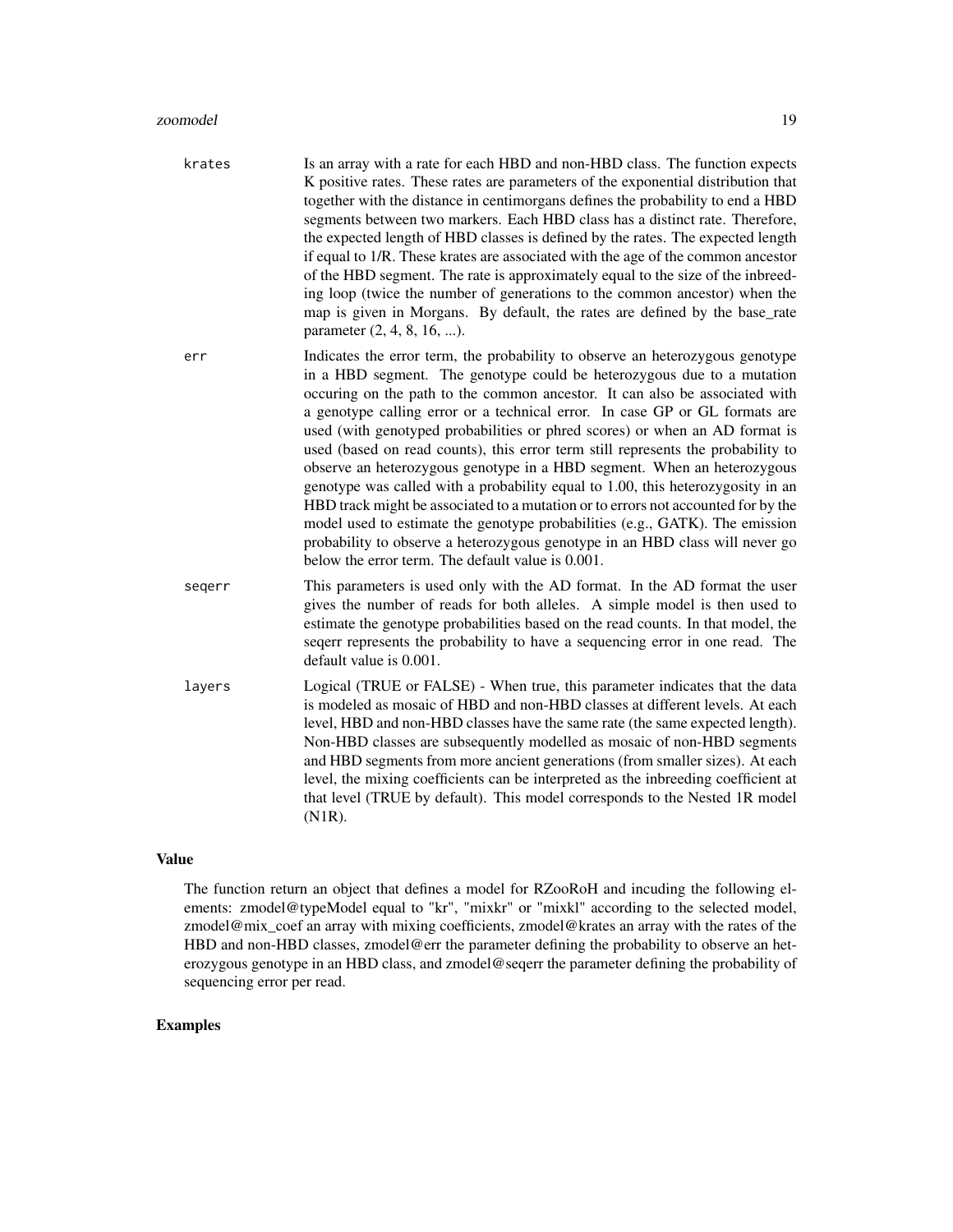## <span id="page-19-0"></span>20 zooplot\_hbdseg

```
# To define a the default model, with 10 classes (9 HBD and 1 non-HBD class)
# and with pre-defined rates for HBD classes with a base of 2 (2, 4, 8, ...):
mix10R <- zoomodel()
# To see the parameters of the defined model, just type:
mix10R
# To define a model with pre-defined rates for 5 classes (4 HBD and 1 non-HBD
# class) and using a base of 10 to define rates (10, 100, 1000, ...):
mix5R <- zoomodel(K=5,base=10)
# To define a model with two classes, with estimation of rates for HBD classes
# and starting with a rate 10:
my.mod1R <- zoomodel(predefined=FALSE,K=2,krates=c(10,10))
# To define a model with four classes, with estimation of rates for HBD classes
# and choosing four initial rates:
my.mod4R <- zoomodel(predefined=FALSE,K=4,krates=c(16,64,256,256))
```
zooplot\_hbdseg *Plot HBD segments identified with the ZooROH model*

#### Description

Plot HBD segments identified with the ZooRoH model for one or several populations.

#### Usage

```
zooplot_hbdseg(
  input,
  chr = NULL,coord = NULL,
  minlen = 0,
  cols = NULL,
  plotids = TRUE,
  toplot = NULL,
  randomids = FALSE,
 nrandom = (rep(10, length(input))),
  seed = 100
)
```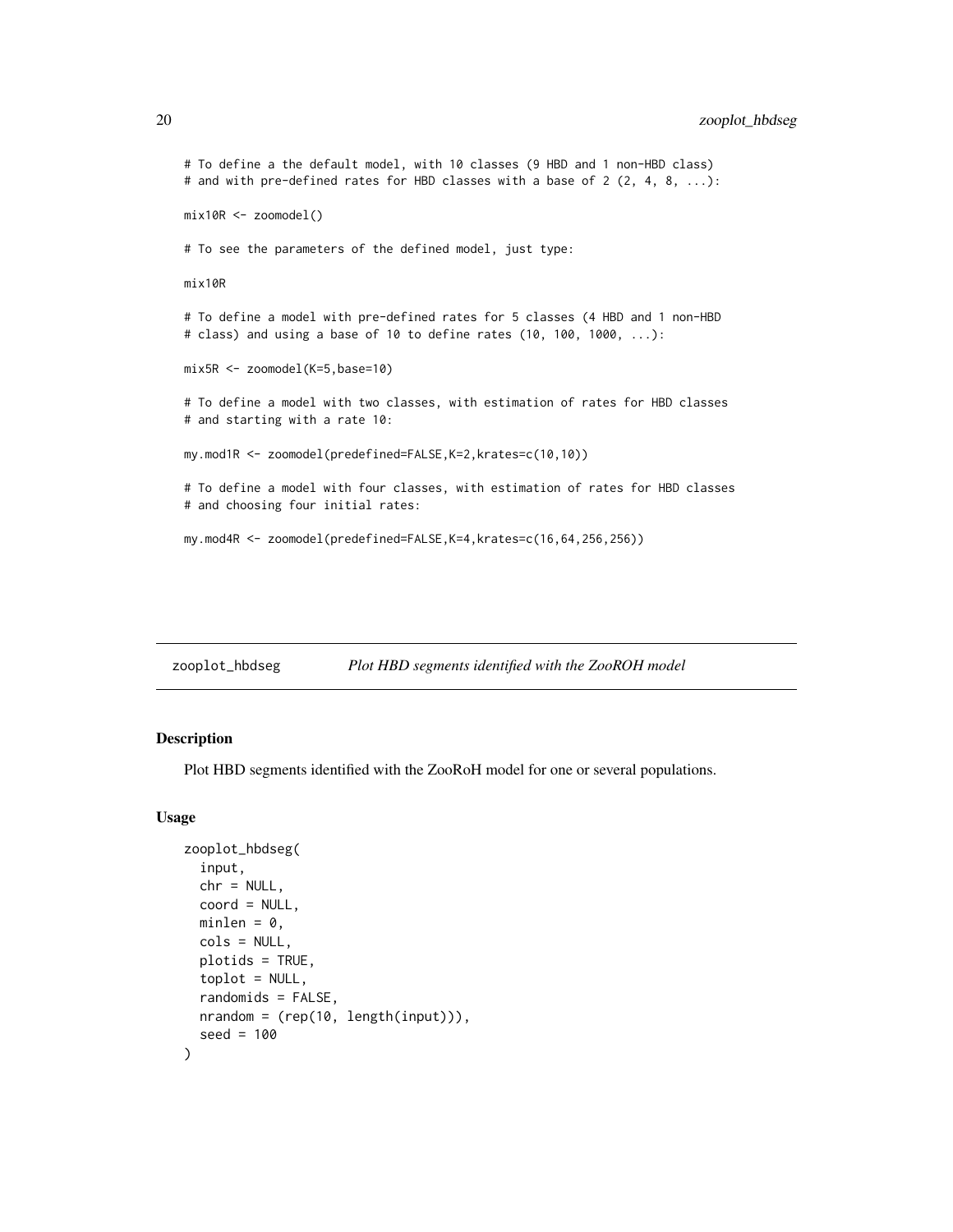## <span id="page-20-0"></span>Arguments

| input     | a named list with one or several zres objects obtained after running zoorun.<br>The zres objects are the output of the zoorun function. For instance, putting<br>$list(name1 = zres1, name2 = zres2).$ The function will then use the names in the<br>plot (in case several zres objects are used). |
|-----------|-----------------------------------------------------------------------------------------------------------------------------------------------------------------------------------------------------------------------------------------------------------------------------------------------------|
| chr       | the number of the chromosome where we are looking for HBD segments. This<br>chromosome number refers to the position of the chromosome in the list of all<br>chromsomes present in the input genotype data.                                                                                         |
| coord     | a vector with the start and end position (in bp) of the region to plot.                                                                                                                                                                                                                             |
| minlen    | the minimal length (in cM or Mb) of HBD segments to be plotted (set to 0 by<br>default).                                                                                                                                                                                                            |
| cols      | a vector with the colors to be used for each population or zres object.                                                                                                                                                                                                                             |
| plotids   | a logical indicating whether the IDs of the individuals are plotted on the graph<br>(TRUE by default).                                                                                                                                                                                              |
| toplot    | a list of vectors indicating the zres@ids to be plotted. This option can be used<br>to select the individuals to plot. The list must contain one vector per population<br>or zres object. By default, all individuals are plotted.                                                                  |
| randomids | a logical indicating whether a randomset of individuals is plotted. This option<br>allows to reduce the number of individuals in the plot. The option can not be<br>used simultaneously with the toplot option. By default, randomids is FALSE.                                                     |
| nrandom   | a vector indicating the number of individuals to be randomly sampled per pop-<br>ulation or per zres object when randomids is TRUE. By default, we select 10<br>individuals per zres object. This vector must have the same length as the input<br>list.                                            |
| seed      | a value for the random seed used to sample individuals to plot (when the rando-<br>mids option is TRUE).                                                                                                                                                                                            |

## Value

The function plots the HBD segments identified in the region, using different colors for different zres object. Each line represents a different individual.

| zooplot_individuals | Plot individual curves with proportion of the genome in each HBD<br>class or cumulated proportion in HBD classes with rates smaller than<br>a threshold. |
|---------------------|----------------------------------------------------------------------------------------------------------------------------------------------------------|
|                     |                                                                                                                                                          |

## Description

For each individual, the function plots the mean percentage of the genome in different HBD classes or the inbreeding coefficient obtained by summing autozygosity associated with HBD classes with a rate lower or equal to a threshold (e.g., including all HBD classes with longer and more recent HBD segments than a selected threshold).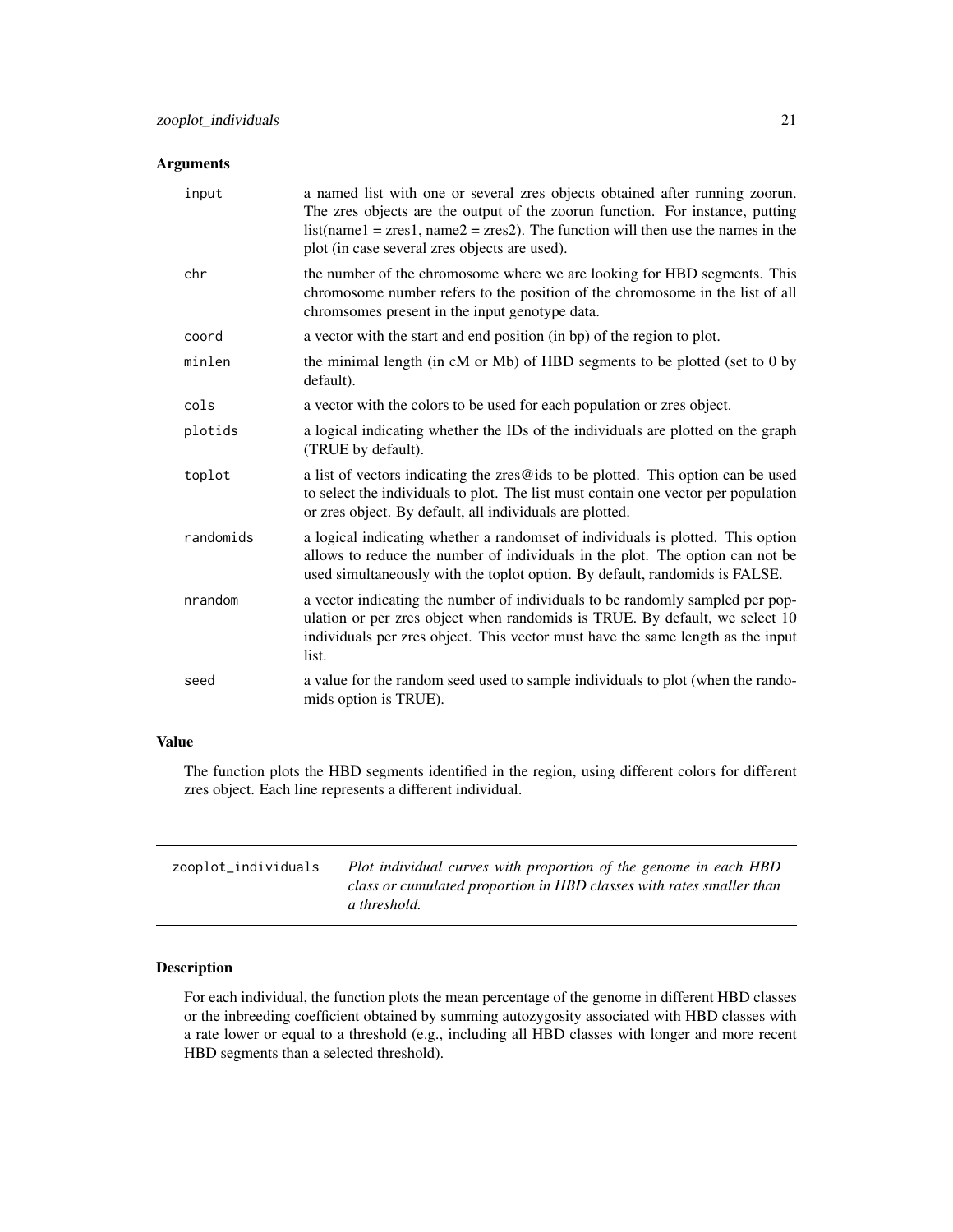#### <span id="page-21-0"></span>Usage

zooplot\_individuals(input, cumulative = TRUE, toplot = NULL, ncols = 2)

## Arguments

| input      | a named list with one or several zres objects obtained after running zoorun.<br>The zres objects are the output of the zoorun function. For instance, putting<br>$list(name1 = zres1, name2 = zres2).$ The function will then use the names in the<br>plot (in case several zres objects are used).                                                                                                                                                                                                                                                                                                                                                                                                                                                                                                                                                                                                                                                                                                                                                                          |
|------------|------------------------------------------------------------------------------------------------------------------------------------------------------------------------------------------------------------------------------------------------------------------------------------------------------------------------------------------------------------------------------------------------------------------------------------------------------------------------------------------------------------------------------------------------------------------------------------------------------------------------------------------------------------------------------------------------------------------------------------------------------------------------------------------------------------------------------------------------------------------------------------------------------------------------------------------------------------------------------------------------------------------------------------------------------------------------------|
| cumulative | a logical indicating whether individual autozygosity is plotted per class (FALSE)<br>or summed over all HBD class with a rate smaller than a value (these cumu-<br>lated values are obtained for every rate defined in the model). By default, this<br>value is TRUE. When FALSE, the percentages correspond to the individual<br>genome-wide probabilities of belonging to each HBD-class or to the fraction<br>of the genome in an autozygosity class. When TRUE, we obtain the probabil-<br>ity of belonging to an HBD class with a rate smaller or equal than a threshold<br>(here we use the pre-defined rates of the model as thresholds), averaged over<br>the whole genome for each individual. This corresponds to report individual<br>genomic inbreeding coefficients estimated with respect to different base popu-<br>lations obtained by selecting different thresholds T that determine which HBD<br>classes are considered in the estimation of the genomic inbreeding coefficient<br>(setting the base population approximately $0.5 * T$ generations ago). |
| toplot     | A list of vectors indicating the zres@ids to be plotted. This option can be used<br>to select the individuals to plot. The list must contain one vector per population<br>or zres object. By default, all individuals are plotted.                                                                                                                                                                                                                                                                                                                                                                                                                                                                                                                                                                                                                                                                                                                                                                                                                                           |
| ncols      | when several populations are plotted, ncols determines how many results (graphs)<br>are plotted per row.                                                                                                                                                                                                                                                                                                                                                                                                                                                                                                                                                                                                                                                                                                                                                                                                                                                                                                                                                                     |

## Value

The function plots either the individual proportions of the genome associated with different HBD classes or individual genomic inbreeding coefficients estimated with respect to different base populations (from young to older). With both option, the average values are plotted in red.

zooplot\_partitioning *Plot the partitioning of the genome in different HBD classes for each individual*

## Description

Plot the partitioning of the genome in different HBD classes for each individual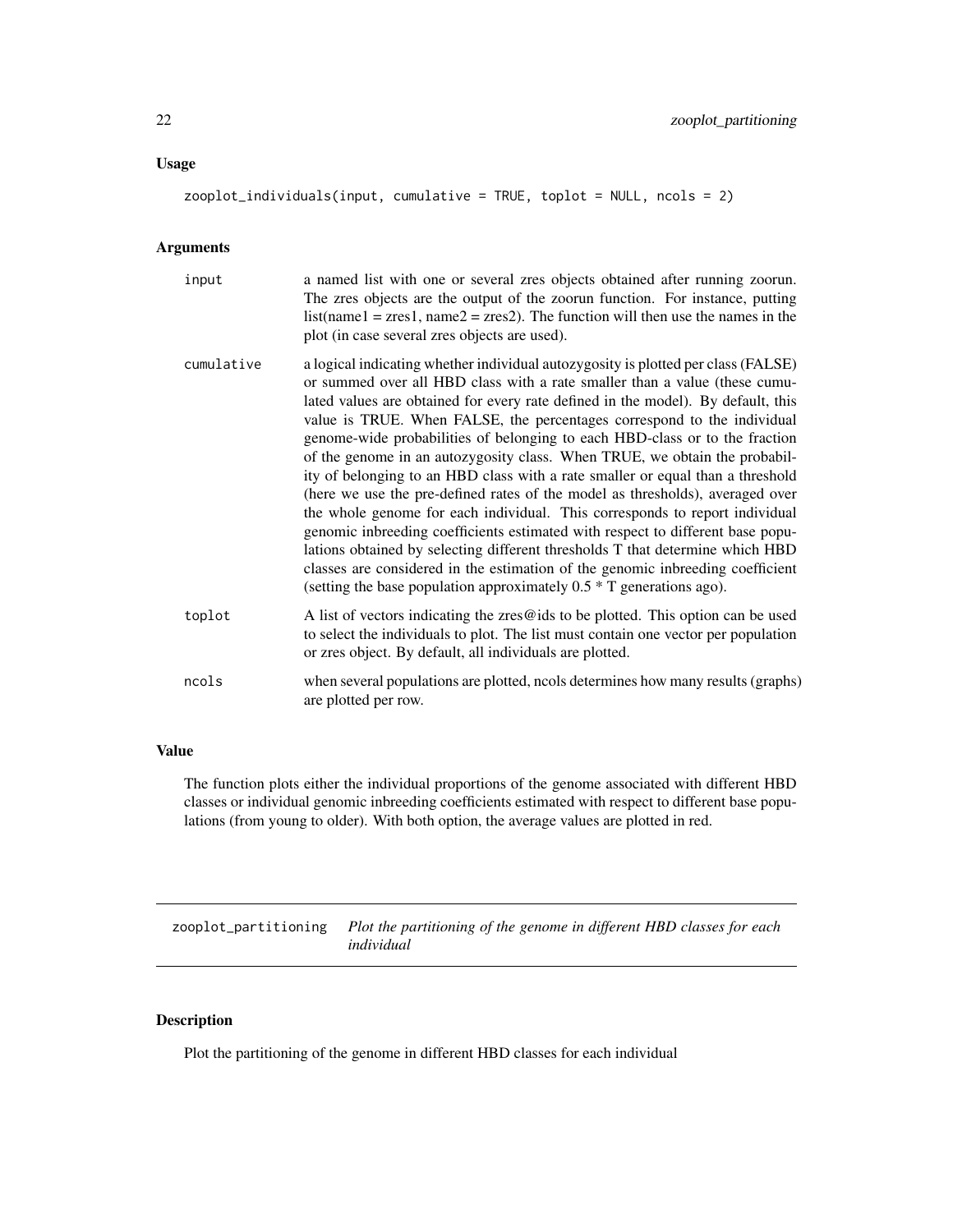zooplot\_partitioning 23

## Usage

```
zooplot_partitioning(
  input,
  cols = NULL,plotids = TRUE,
  toplot = NULL,
  randomids = FALSE,
  nrandom = NULL,
  seed = 100,
  ylim = c(0, 1),border = TRUE,
  nonhbd = TRUE,vertical = FALSE
```
## $\mathcal{L}$

| input     | a named list with one or several zres objects obtained after running zoorun.<br>The zres objects are the output of the zoorun function. For instance, putting<br>$list(name1 = zres1, name2 = zres2).$ The function will then use the names in the<br>plot (in case several zres objects are used). |
|-----------|-----------------------------------------------------------------------------------------------------------------------------------------------------------------------------------------------------------------------------------------------------------------------------------------------------|
| cols      | A vector with the colors to be used for each class in the model.                                                                                                                                                                                                                                    |
| plotids   | A logical indicating whether the IDs of the individuals are plotted on the graph<br>(TRUE by default).                                                                                                                                                                                              |
| toplot    | A list of vectors indicating the zres@ids to be plotted. This option can be used<br>to select the individuals to plot. The list must contain one vector per population<br>or zres object. By default, all individuals are plotted.                                                                  |
| randomids | A logical indicating whether a randomset of individuals is plotted. This option<br>allows to reduce the number of individuals in the plot. The option can not be<br>used simultaneously with the toplot option. By default, randomids is FALSE.                                                     |
| nrandom   | A vector indicating the number of individuals to be randomly sampled per pop-<br>ulation or per zres object when randomids is TRUE. By default, we select 10<br>individuals per zres object. This vector must have the same length as the input<br>list.                                            |
| seed      | A value for the random seed used to sample individuals to plot (when the ran-<br>domids option is TRUE).                                                                                                                                                                                            |
| ylim      | The limits of the y-axis.                                                                                                                                                                                                                                                                           |
| border    | Whether a border is plotted around each block of the barplot or not. When set<br>to FALSE, it allows to get a less dense plot when many individuals are plotted.                                                                                                                                    |
| nonhbd    | Whether the a border is plotted around the non-hbd contribution. When set to<br>FALSE, it allows to get a less dense plot when many individuals are plotted.                                                                                                                                        |
| vertical  | Whether the populations or zres labels are printed vertically or not.                                                                                                                                                                                                                               |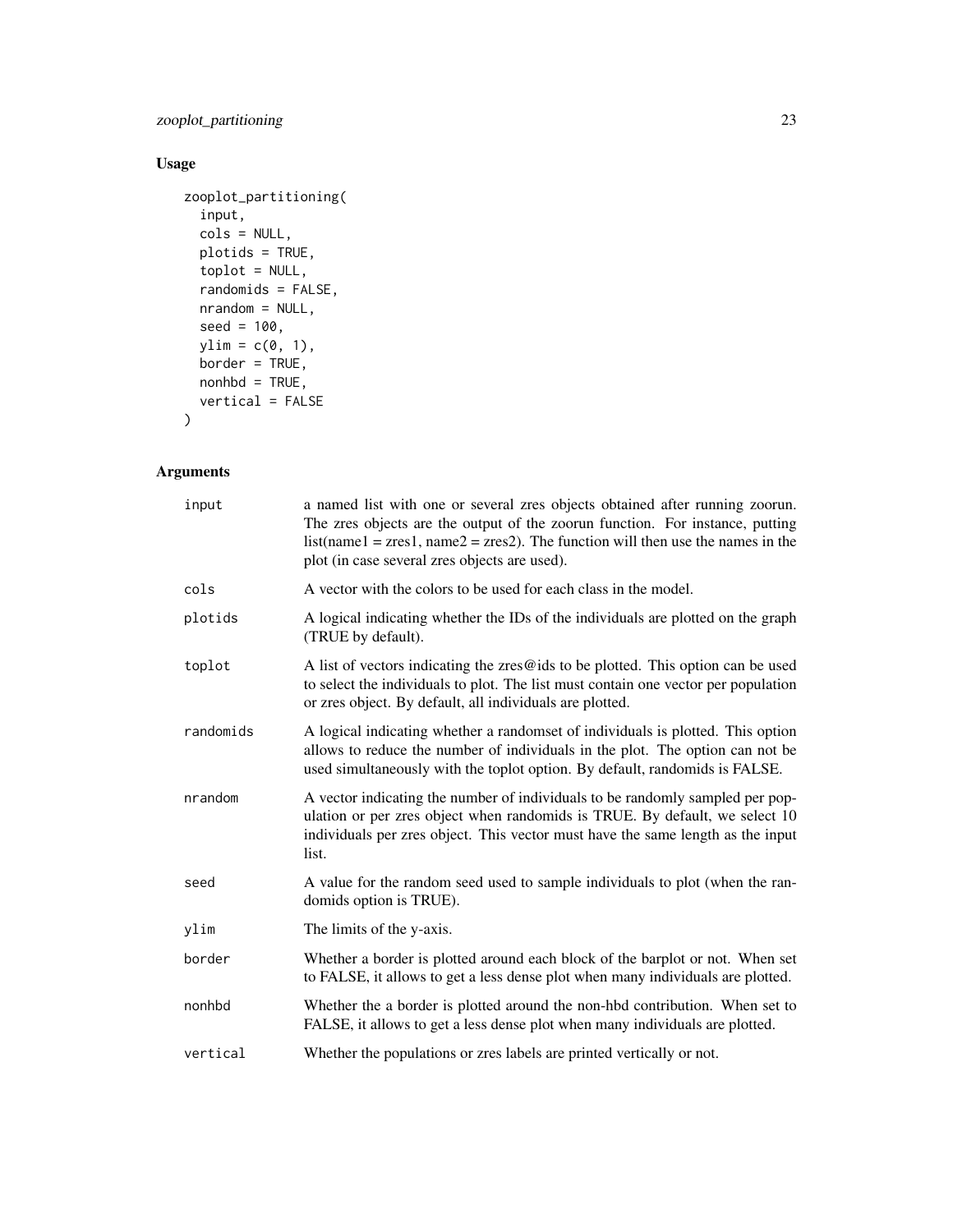## Value

Individuals are presented with stacked barplots. Each vertical stack of bars represents one individual. Each class is represented with a bar of a different color. The height of the bar represents the proportion associated with the corresponding class. The total height of the stack is the total autozygosity.

zooplot\_prophbd *Plot proportion of the genome associated with different HBD classes*

## Description

Plot the mean percentage of the genome in different HBD classes or the inbreeding coefficient obtained by summing autozygosity associated with HBD classes with a rate lower or equal to a threshold (e.g., including all HBD classes with longer and more recent HBD segments than a selected threshold).

#### Usage

zooplot\_prophbd(input, cols = NULL, style = "barplot", cumulative = FALSE)

| input      | a named list with one or several zres objects obtained after running zoorun.<br>The zres objects are the output of the zoorun function. For instance, putting<br>$list(name1 = zres1, name2 = zres2).$ The function will then use the names in the<br>plot (in case several zres objects are used).                                                                                                                                                                                                                                                                                                                                                                                                                                                                                                                                                                                                                                                                                                                                                                         |
|------------|-----------------------------------------------------------------------------------------------------------------------------------------------------------------------------------------------------------------------------------------------------------------------------------------------------------------------------------------------------------------------------------------------------------------------------------------------------------------------------------------------------------------------------------------------------------------------------------------------------------------------------------------------------------------------------------------------------------------------------------------------------------------------------------------------------------------------------------------------------------------------------------------------------------------------------------------------------------------------------------------------------------------------------------------------------------------------------|
| cols       | a vector with the colors to be used for each population or zres object.                                                                                                                                                                                                                                                                                                                                                                                                                                                                                                                                                                                                                                                                                                                                                                                                                                                                                                                                                                                                     |
| style      | select "barplot", "lines" or "boxplot" for the graphic styles. Boxplot can be used<br>with a single zres file or population.                                                                                                                                                                                                                                                                                                                                                                                                                                                                                                                                                                                                                                                                                                                                                                                                                                                                                                                                                |
| cumulative | a logical indicating whether mean autozygosity is estimated per class (FALSE)<br>or summed over all HBD class with a rate smaller than a value (these cumulated<br>values are obtained for every rate defined in the model). By default, this value<br>is FALSE. When FALSE, the percentages correspond to the mean individual<br>genome-wide probabilities of belonging to each HBD-class or to the fraction of<br>the genome in an autozygosity class. When TRUE, we obtain the mean proba-<br>bility of belonging to an HBD class with a rate smaller or equal than a threshold<br>(here we use the pre-defined rates of the model as thresholds), averaged over the<br>whole genome and all individuals. This corresponds to report mean genomic<br>inbreeding coefficients estimated with respect to different base populations ob-<br>tained by selecting different thresholds T that determine which HBD classes are<br>considered in the estimation of the genomic inbreeding coefficient (setting the<br>base population approximately $0.5 * T$ generations ago). |

<span id="page-23-0"></span>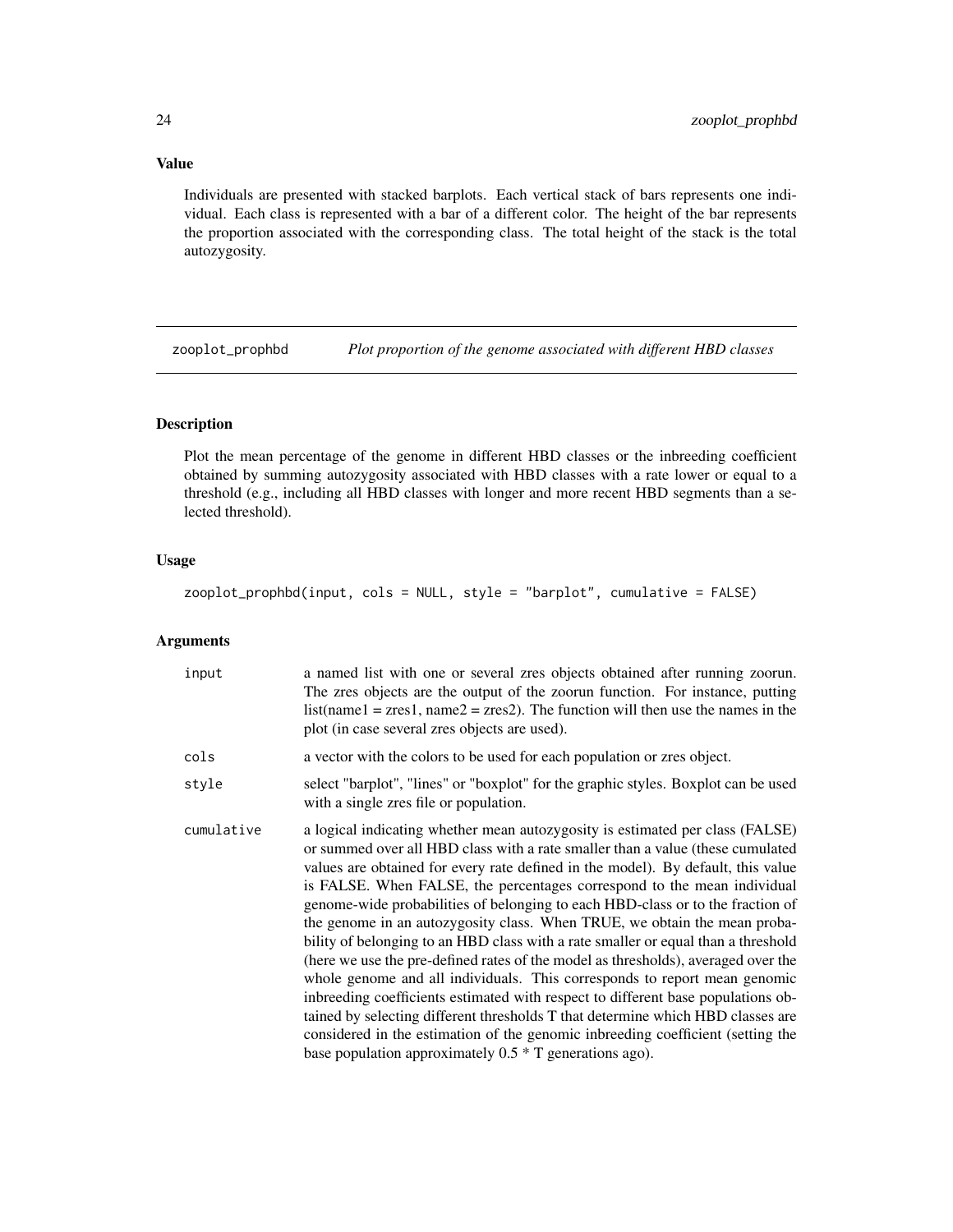#### <span id="page-24-0"></span>zoorun 25

## Value

The function plots either the average proportion of the genome associated with different HBD classes or the average genomic inbreeding coefficient estimated with respect to different base populations (from young to older).

## zoorun *Run the ZooRoH model*

#### Description

Apply the defined model on a group of individuals: parameter estimation, computation of realized autozygosity and homozygous-by-descent probabilities, and identification of HBD segments (decoding).

#### Usage

```
zoorun(
  zoomodel,
  zooin,
  ids = NULL,method = "opti",fb = TRUE,vit = TRUE,minr = 0,
 maxr = 1e+08,
 maxiter = 1000,convem = 1e-10,
 localhbd = FALSE,
 nT = 1)
```

| zoomodel | A valid zmodel object as defined by the zoomodel function. The model indi-<br>cates whether rates of exponential distributions are estimated or predefined, the<br>number of classes, the starting values for mixing coefficients and rates, the error<br>probabilities. See "zoomodel" for more details. |
|----------|-----------------------------------------------------------------------------------------------------------------------------------------------------------------------------------------------------------------------------------------------------------------------------------------------------------|
| zooin    | A valid zdata object as obtained by the zoodata function. See "zoodata" for more<br>details.                                                                                                                                                                                                              |
| ids      | An optional argument indicating the individual (its position in the data file) that<br>must be proceeded. It can also be a vector containing the list of numbers that<br>must be proceeded. By default, the model runs for all individuals.                                                               |
| method   | Specifies whether the parameters are estimated by optimization with the L-<br>BFGS-B method from the optim function (option method="opti", default value)<br>or with the EM-algorithm (option method="estem"). When the EM algorithm                                                                      |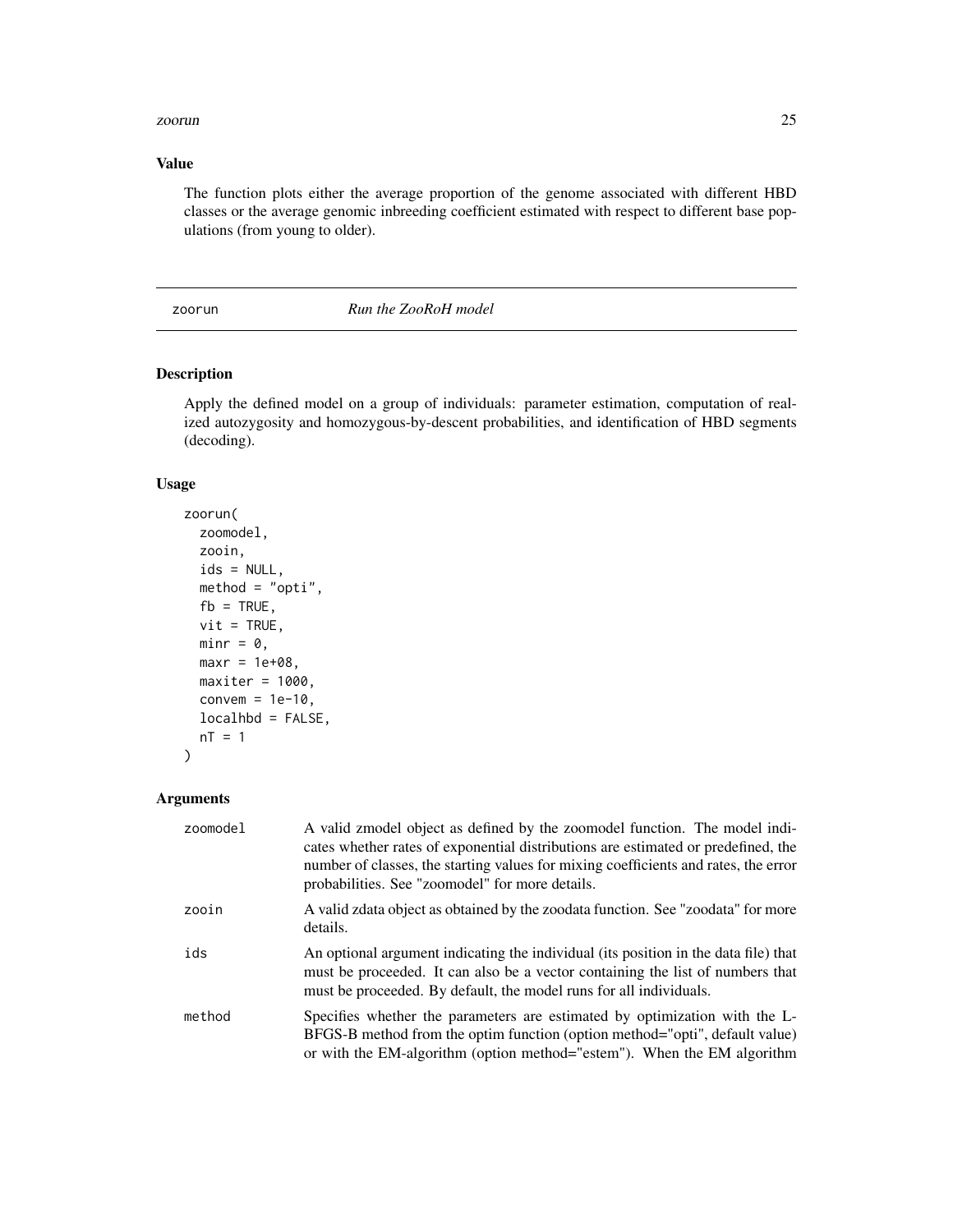|          | is used, the Forward-Backward algorithm is run automatically (no need to se-<br>lect the fb option - see below). We recommend to set minr to 1 when using the<br>EM algorithm. If the user doesn't want to estimate the parameters he must set<br>method="no".                                                                                                                                                                                                                                                                                                                                                                                                                                                                                                                                                                      |
|----------|-------------------------------------------------------------------------------------------------------------------------------------------------------------------------------------------------------------------------------------------------------------------------------------------------------------------------------------------------------------------------------------------------------------------------------------------------------------------------------------------------------------------------------------------------------------------------------------------------------------------------------------------------------------------------------------------------------------------------------------------------------------------------------------------------------------------------------------|
| fb       | A logical indicating whether the forward-backward algorithm is run (optional<br>argument - true by default). The Forward-Backward algorithm estimates the<br>local probabilities to belong to each HBD or non-HBD class. By default, the<br>function returns only the HBD probabilities for each class, averaged genome-<br>wide, and corresponding to the realized autozygosity associated with each class.<br>To obtain HBD probabilities at every marker position, the option localhbd must<br>be set to true (this generates larger outputs).                                                                                                                                                                                                                                                                                   |
| vit      | A logical indicating whether the Viterbi algorithm is run (optional argument -<br>true by default). The Viterbi algorithm performs the decoding (determining the<br>underlying class at every marker position). Whereas the Forward-Backward al-<br>gorithms provide HBD probabilities (and how confident a region can be declared<br>HBD), the Viterbi algorithm assigns every marker position to one of the defined<br>classes (HBD or non-HBD). When informativity is high (many SNPs per HBD<br>segments), results from the Forward-Backward and the Viterbi algorithm are<br>very similar. The Viterbi algorithm is best suited to identify HBD segments. To<br>estimate realized inbreeding and determine HBD status of a position, we recom-<br>mend to use the Forward-Backward algorithm that better reflects uncertainty. |
| minr     | With optim and the reparametrized model (default), this indicates the minimum<br>difference between rates of successive classes. With the EM algorithm, it indi-<br>cates the minimum rate for a class. It is an optional argument set to 0. Adding<br>such constraints might slow down the speed of convergence with optim and we<br>recommend to run first optim without these constraints. With the EM algorithm,<br>we recommend to use a value of 1.                                                                                                                                                                                                                                                                                                                                                                           |
| maxr     | With optim and the reparametrized model (default), this indicates the maximum<br>difference between rates of successive classes. With the EM algorithm, it indi-<br>cates the maximum rate for a class. It is an optional argument set to an arbitrarily<br>large value (100000000). Adding such constraints might slow down the speed<br>of convergence with optim and we recommend to run first optim without these<br>constraints.                                                                                                                                                                                                                                                                                                                                                                                               |
| maxiter  | Indicates the maximum number of iterations with the EM algorithm (optional<br>argument - 1000 by default).                                                                                                                                                                                                                                                                                                                                                                                                                                                                                                                                                                                                                                                                                                                          |
| convem   | Indicates the convergence criteria for the EM algorithm (optional argument /<br>1e-10 by default).                                                                                                                                                                                                                                                                                                                                                                                                                                                                                                                                                                                                                                                                                                                                  |
| localhbd | A logical indicating whether the HBD probabilities for each individual at each<br>marker are returned when using the EM or the Forward-Backward algorithm (fb<br>option). This is an optional argument that is false by default.                                                                                                                                                                                                                                                                                                                                                                                                                                                                                                                                                                                                    |
| nT       | Indicates the number of threads used when running RZooRoH in parallel (op-<br>tional argument - one thread by default).                                                                                                                                                                                                                                                                                                                                                                                                                                                                                                                                                                                                                                                                                                             |

## Value

The function return a zoores object with several slots accesses by the "@" symbol. The three main results are zoores@realized (the matrix with partitioning of the genome in different HBD classes for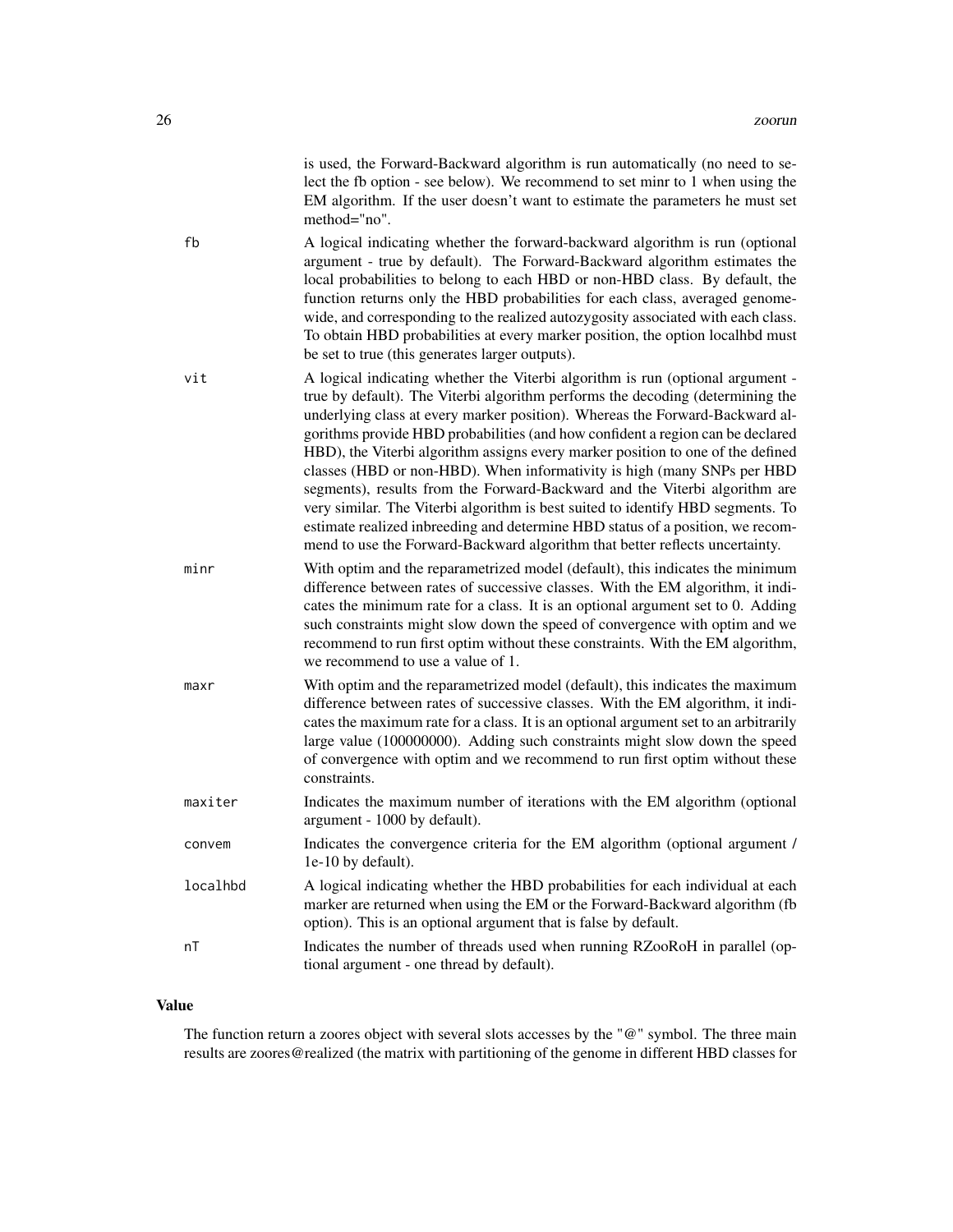#### zoorun 27

each individual), zoores@hbdseg (a data frame with identified HBD segments) and zoores@hbdp (a list of matrices with HBD probabilities per SNP and per class).

Here is a list with all the slots and their description:

- 1. zoores@nind the number of individuals in the analysis,
- 2. zoores@ids a vector containing the numbers of the analyzed individuals (their position in the data file),
- 3. zoores@mixc the (estimated) mixing coefficients per class for all individuals,
- 4. zoores@krates the (estimated) rates for the exponential distributions associated with each HBD or non-HBD class for all individuals,
- 5. zoores@niter the number of iterations for estimating the parameters (per individual),
- 6. zoores@modlik a vector containing the likelihood of the model for each individual,
- 7. zoores@modbic a vector containing the value of the BIC for each individual,
- 8. zoores@realized a matrix with estimated realized autozygosity per HBD class (columns) for each individual (rows). These values are obtained with the Forward-Backward algorithm - fb option),
- 9. zoores@hbdp a list of matrices with the local probabilities to belong to an underlying hidden state (computed for every class and every individual). Each matrix has one row per class and one column per snp. To access the matrix from individual i, use the brackets "[[]]", for instance zoores@hbdp[[i]],
- 10. zoores@hbdseg a data frame with the list of identified HBD segments with the Viterbi algorithm (the columns are the individual number, the chromosome number, the first and last SNP of the segment, the positions of the first and last SNP of the segment, the number of SNPs in the segment, the length of the segment, the HBD state of the segment),
- 11. zoores@optimerr a vector indicating whether optim ran with or without error (0/1),
- 12. zoores@sampleids is a vector with the names of the samples (when provided in the zooin object through the zoodata function).

#### Examples

```
# Start with a small data set with six individuals and external frequencies.
freqfile <- (system.file("exdata","typsfrq.txt",package="RZooRoH"))
typfile <- (system.file("exdata","typs.txt",package="RZooRoH"))
frq <- read.table(freqfile,header=FALSE)
typ <- zoodata(typfile,supcol=4,chrcol=1,poscol=2,allelefreq=frq$V1)
# Define a model with two HBD classes with rates equal to 10 and 100.
Mod3R <- zoomodel(K=3,base_rate=10)
# Run the model on all individuals.
typ.res <- zoorun(Mod3R, typ)
# Observe some results: likelihood, realized autozygosity in different
# HBD classes and identified HBD segments.
typ.res@modlik
typ.res@realized
typ.res@hbdseg
# Define a model with one HBD and one non-HBD class and run it.
Mod1R <- zoomodel(K=2,predefined=FALSE)
```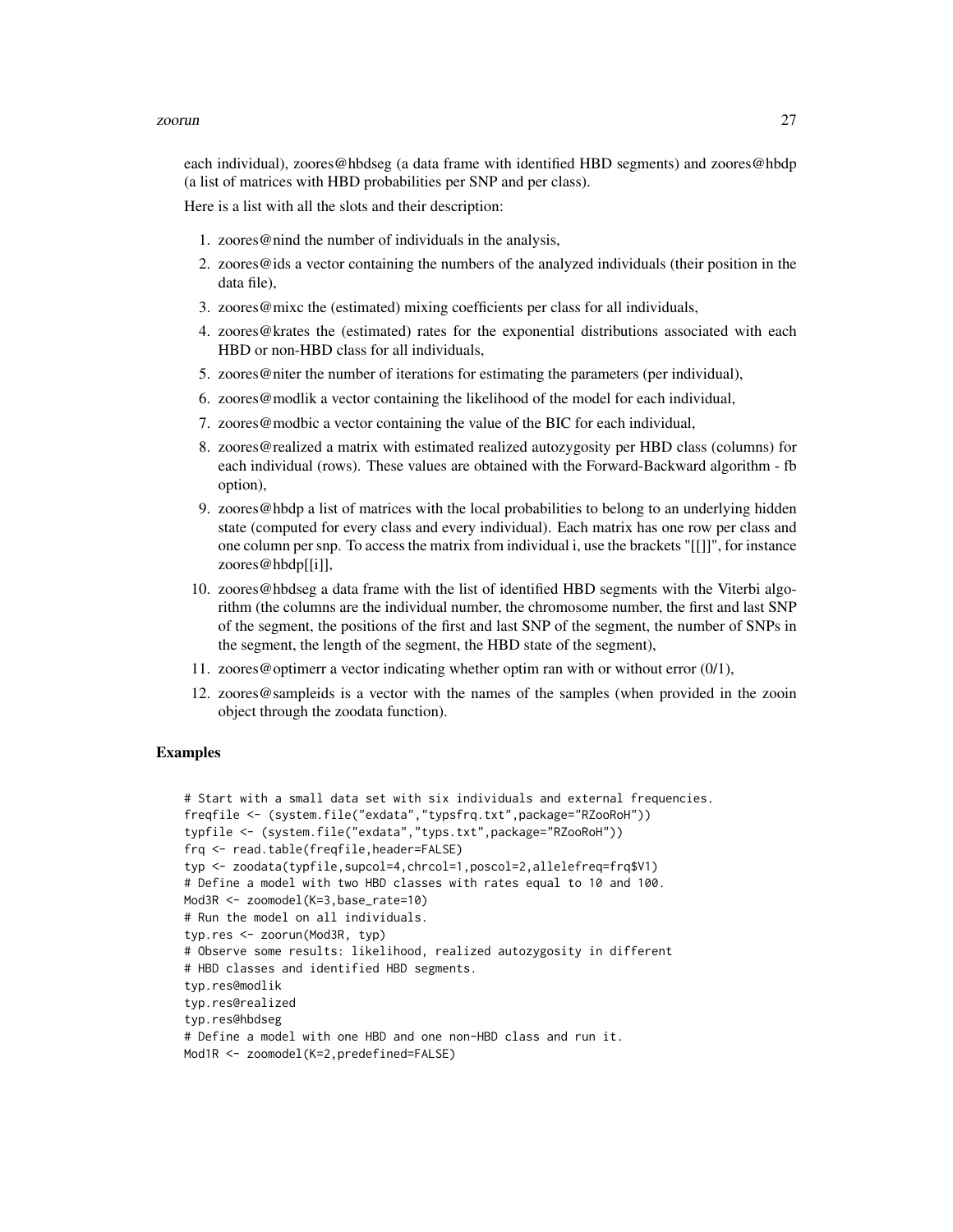```
typ2.res <- zoorun(Mod1R, typ)
# Print the estimated rates and mixing coefficients.
typ2.res@krates
typ2.res@mixc
# Get the name and location of a second example file and load the data:
myfile <- (system.file("exdata","genoex.txt",package="RZooRoH"))
ex2 <- zoodata(myfile)
# Run RZooRoH to estimate parameters on your data with the 1 HBD and 1 non-HBD
# class (parameter estimation with optim).
my.mod1R <- zoomodel(predefined=FALSE,K=2,krates=c(10,10))
my.res <- zoorun(my.mod1R, ex2, fb = FALSE, vit = FALSE)
# The estimated rates and mixing coefficients:
my.res@mixc
my.res@krates
# Run the same model and run the Forward-Backward alogrithm to estimate
# realized autozygosity and the Viterbi algorithm to identify HBD segments:
my.res2 <- zoorun(my.mod1R, ex2)
# The table with estimated realized autozygosity:
my.res2@realized
# Run a model with 4 classes (3 HBD classes) and estimate the rates of HBD
# classes with one thread:
my.mod4R <- zoomodel(predefined=FALSE,K=4,krates=c(16,64,256,256))
my.res3 <- zoorun(my.mod4R, ex2, fb = FALSE, vit = FALSE, nT =1)
# The estimated rates for the 4 classes and the 20 individuals:
my.res3@krates
# Run a model with 5 classes (4 HBD classes) and predefined rates.
# The model is run only for a subset of four selected individuals.
# The parameters are estimated with the EM-algorithm, the Forward-Backward
# alogrithm is ued to estimate realized autozygosity and the Viterbi algorithm to
# identify HBD segments. One thread is used.
mix5R <- zoomodel(K=5,base=10)
my.res4 <- zoorun(mix5R,ex2,ids=c(7,12,16,18), method = "estem", nT = 1)
# The table with all identified HBD segments:
my.res4@hbdseg
```
zoosimd *Realizes a simulation using a zooroh data set and a zooroh model*

#### **Description**

Performs a simulation under a model similar too ZooRoH. It simulates the genome as a mosaic of HBD and non-HBD segments. Several non-HBD classes can be simulated. Classes with high rates (short segments from ancient ancestors) are simulated first. Then, more recent classes are subsequently added. Recent HBD segments will mask more ancient HBD segments. See details in the method published in Molecular Ecology (Druet and Gautier, 2017). Genotypes are simulated using provided allele frequencies (from the sample), their genetic distances, the number of chromosomes and the number of SNPs. These simulations do not take into account linkage disequilibrium information. This simulation tool can for instance be used to check whether there is enough information in the data set to estimate HBD segments and their partitioning in multiple classes. Note that this simulation tool is not computationally efficient.

<span id="page-27-0"></span>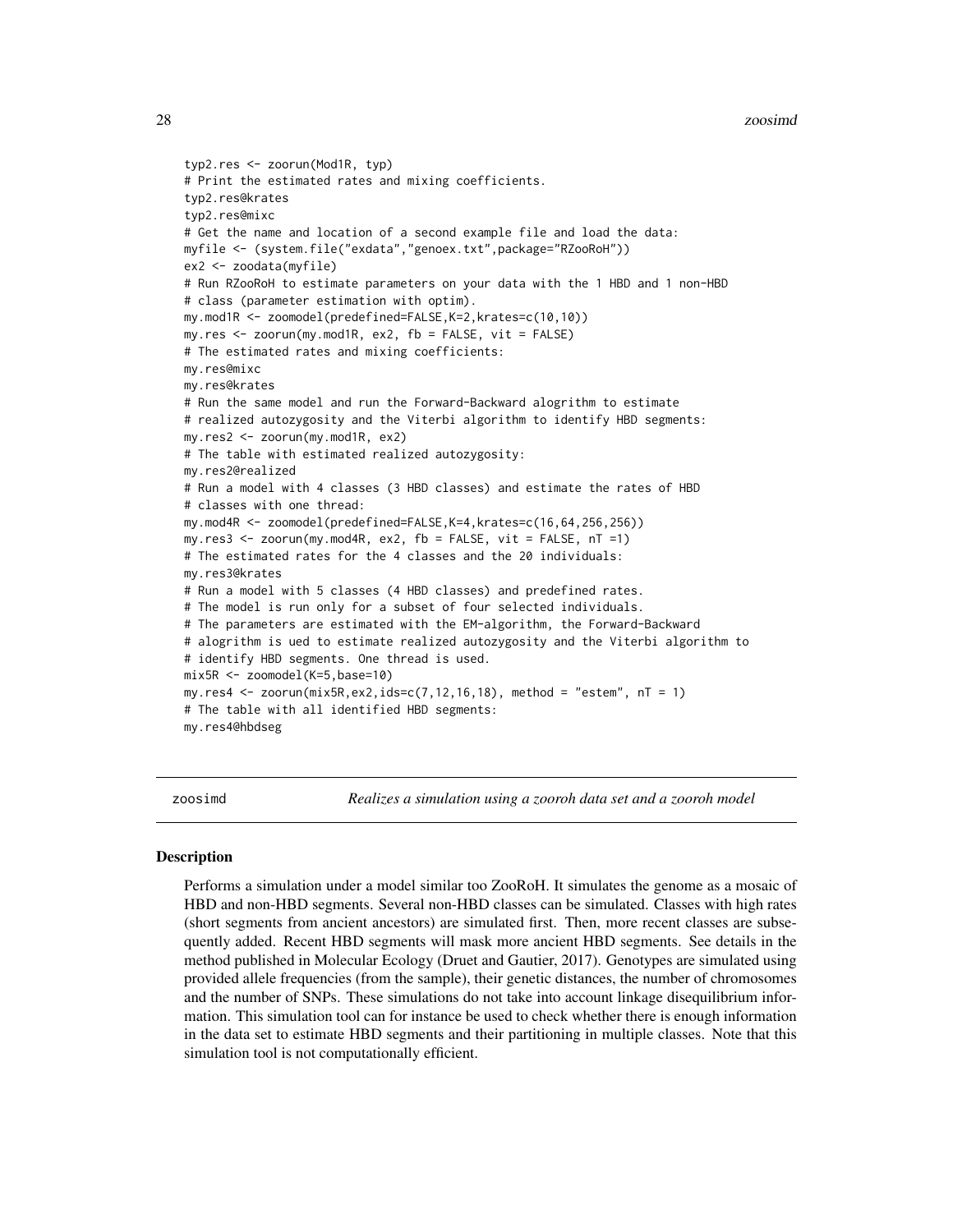#### zoosimd 29

#### Usage

zoosimd(simdata, simmodel, nsim, fullout = FALSE)

#### Arguments

| simdata  | The name of the zdata object created by the zoodata function.                                                                                                                                                            |
|----------|--------------------------------------------------------------------------------------------------------------------------------------------------------------------------------------------------------------------------|
| simmodel | The name of the zmodel object created by the zoomodel function. The sim-<br>ulation program uses only the number of classes, their rate and their mixing<br>coefficient (it is the same for a pre-defined model or not). |
| nsim     | The number of simulated individuals.                                                                                                                                                                                     |
| fullout  | Indicates whether a more detailed output is requested.                                                                                                                                                                   |

## Value

The function simulates genotypes with the properties of the data set (number of SNPs, genetic map, allele frequencies) and according to the specified model (number of HBD classes, rate of the classes and proportion of mixing). The simulation is created as in Druet and Gautier (2017) and new autozygosity masks more ancient autozygosity. The output is a new zoodata object that can be analyzed with the zoorun function.

If a more detailed output is requested with the fullout parameter, then the function returns list (for instance simres) containing the zoodata, a matrix with realized inbreeding per individual, estimated at SNP positions, in the different classes (with 1 being the most ancient class (non-HBD) and the highest number corresponds to the most recent class), and a matrix containing for each individual and at each marker position the simulated class (1 for non-HBD, 2 for most ancient HBD, etc). These elements can be accessed using the simres[[1]], simres[[2]] and simres[[3]], respectively.